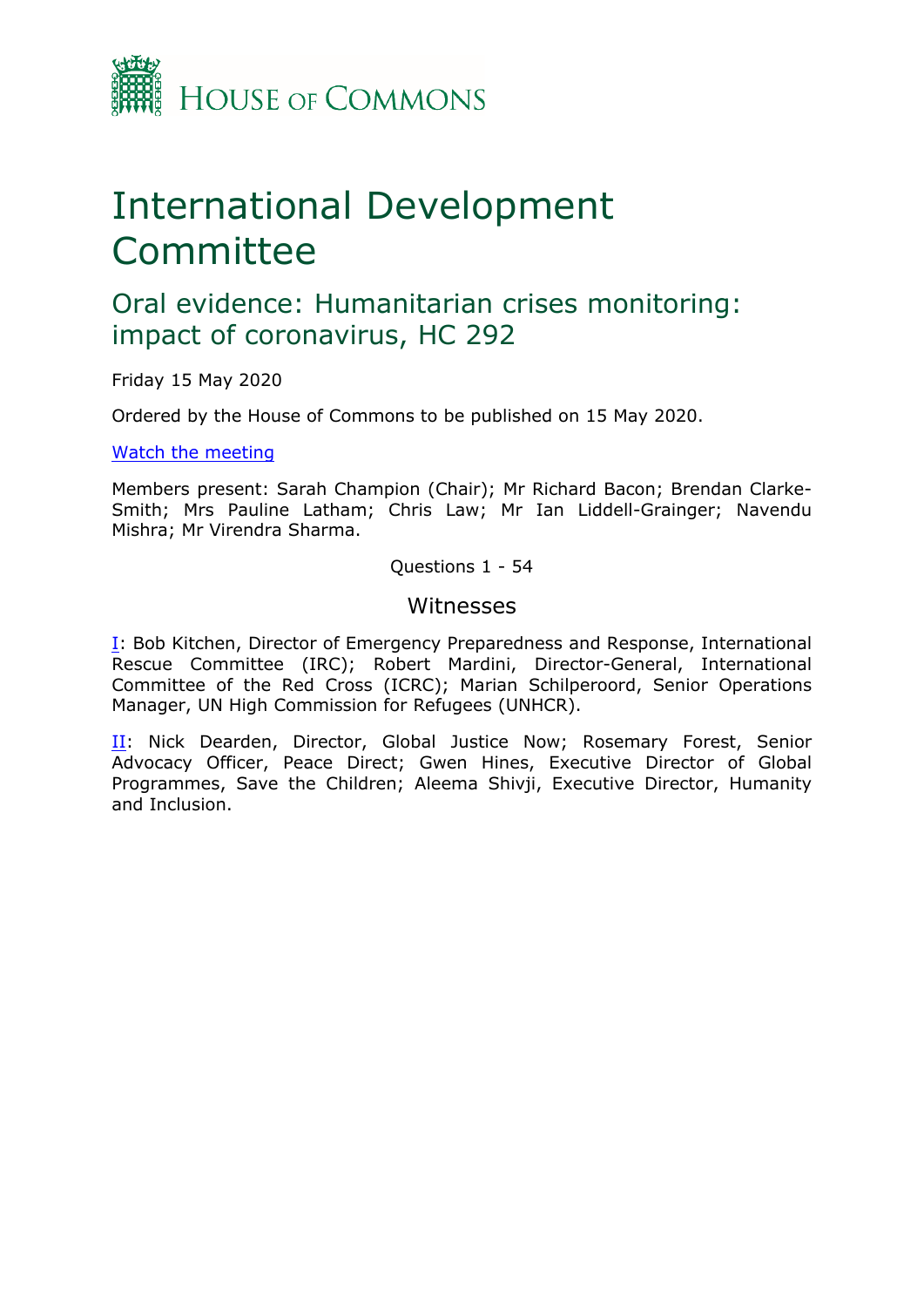

### Examination of witnesses

Witnesses: Bob Kitchen, Robert Mardini and Marian Schilperoord.

<span id="page-1-0"></span>Q1 **Chair:** I would like to start the first session on the impact of coronavirus on the humanitarian situation. This will be an ongoing inquiry, as we are aware that COVID-19 is going to have quite strong impacts, particularly on the global south. I am very grateful that we will have two witness panels today. The first one is three people: Bob Kitchen, who is from the International Rescue Committee, Robert Mardini from the International Committee of the Red Cross, and Marian Schilperoord from the UN High Commission for Refugees. Thank you all very much for joining us.

As you can imagine, it is slightly more complicated having a virtual Committee session than it is around the table in Parliament; I appreciate your patience. The Committee members will each ask you blocks of questions, some of which may be to the whole panel and some directed to an individual. Because we have a lot of questions for you and this is a very fast-moving topic, can I ask you to give full answers but to give relatively direct answers? That would be most appreciated. The Committee members may well come in with follow-up questions or other Committee members may well have a follow-up.

Could I start by asking you to introduce yourselves and to give a little overview of your organisation? We will start with the first questions.

**Bob Kitchen:** I am Bob Kitchen. I am the vice-president for emergencies for the International Rescue Committee. We operate in 40 countries around the world, including 21 crisis-affected countries across Africa. We employ 30,000 frontline staff and have volunteers across 200 field sites.

*Robert Mardini:* I am Robert Mardini. I am the director-general of the ICRC—International Committee of the Red Cross. It is an organisation working in 105 countries around the world. The mandate is alleviating the suffering of people and communities affected by war and other situations of violence. We are part of the broader family of the Red Cross and Red Crescent Movement, which includes the 192 national Red Cross or Red Crescent societies and the international federation. We work in a very complementary fashion in situations of armed conflict and natural disasters.

The ICRC has 20,000 personnel working in 105 countries. Today, 85% of our colleagues across the world are operational and able to respond to the needs stemming from war and COVID-19.

*Marian Schilperoord:* My name is Marian Schilperoord. I am the acting deputy director for the division of resilience and solutions at the UNHCR in Geneva. UNHCR is an organisation working with people forcibly displaced, be it refugees or internally displaced persons, as well as stateless persons.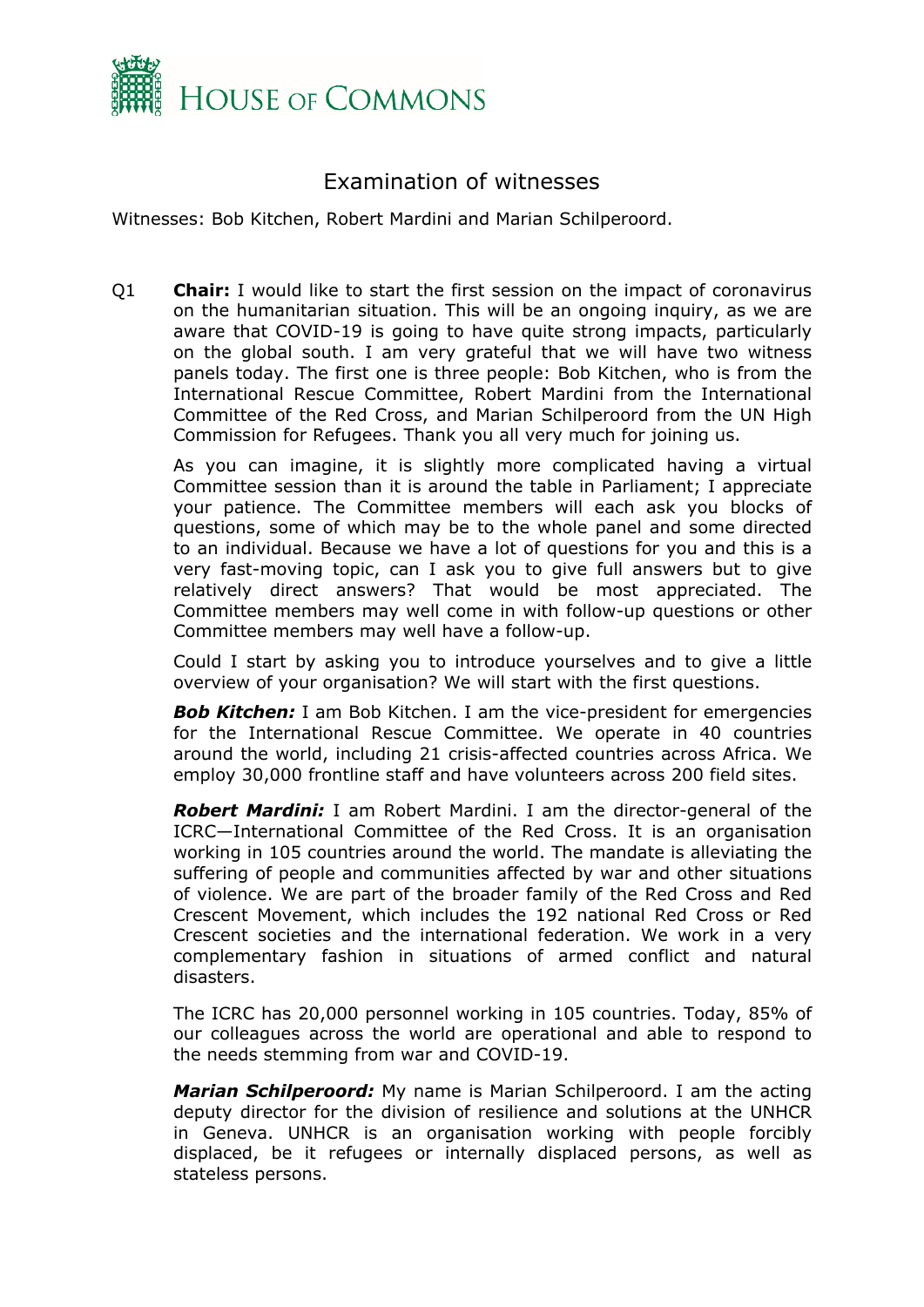

Q2 **Mr Sharma:** Does the UN, the ICRC or anyone have the mechanisms and relationships in place to get useful, honest data on coronavirus infections, fatalities and recoveries across the global south, to enable the planning of an effective humanitarian response?

**Bob Kitchen:** The answer is that that is emerging. Right now, we are really struggling with the amount of testing that is available across the global south. I was struck last week to see that the entirety of Africa has achieved just under 200,000 tests across the whole of the continent. I live in New York City and we are currently doing about the same— 190,000—every two weeks. New York City has 18 million people and the continent of Africa has 1.2 billion. The amount of testing in place is woefully small.

We are starting to see pockets of very clear COVID-19 symptoms and deaths emerging. Kano State in Nigeria is a clear hotspot right now. There are lots of numbers cropping up there. The presidential task force on coronavirus initially confirmed more than 600 people had died as a result. Save the Children has just cited 360 people dying with coronavirus symptoms in Aden in Yemen over the last few weeks. Even with the absence of testing, we are starting to see anecdotal information coming forward that is quite alarming.

*Marian Schilperoord:* We are working together with the WHO, as well as other organisations, to work together with ministries of health to train the capacity and to improve the monitoring through the systems that have been set up.

*Robert Mardini:* On our side, we are working really as a last-mile organisation, crossing front lines and working in places such as Syria, Yemen and Somalia, where, very often, only 50% of the health infrastructure is operational. That shows how difficult it is to get access to credible and systematic data in normal times, let alone in times of COVID-19. It is extremely hard to get any sensible sets of data. We get anecdotal data and very often we only get to see the tip of the iceberg.

This is why we are really focusing on a preventative approach, trying to reduce the probability of the spread of the virus, through hygiene, water and sanitation, and supporting existing hospitals to deal with the caseload of COVID-19. In fragile places such as prisons and IDP camps, we are trying to improve and reinforce hygiene conditions for all the people to reduce the probability of the spread of the virus.

Q3 **Mr Sharma:** Where is good data most difficult to gather?

*Robert Mardini:* I will give an example. In Yemen, a couple of weeks ago we got the confirmation of one case. We knew also that, at the same time, only 100 tests were performed. A couple of weeks later, there is maybe more testing done but, again, it is extremely difficult. It is the same in Syria as in Yemen. You are seeing a trend of an increase in cases in some African contexts, such as Nigeria, the DRC and others. Today, it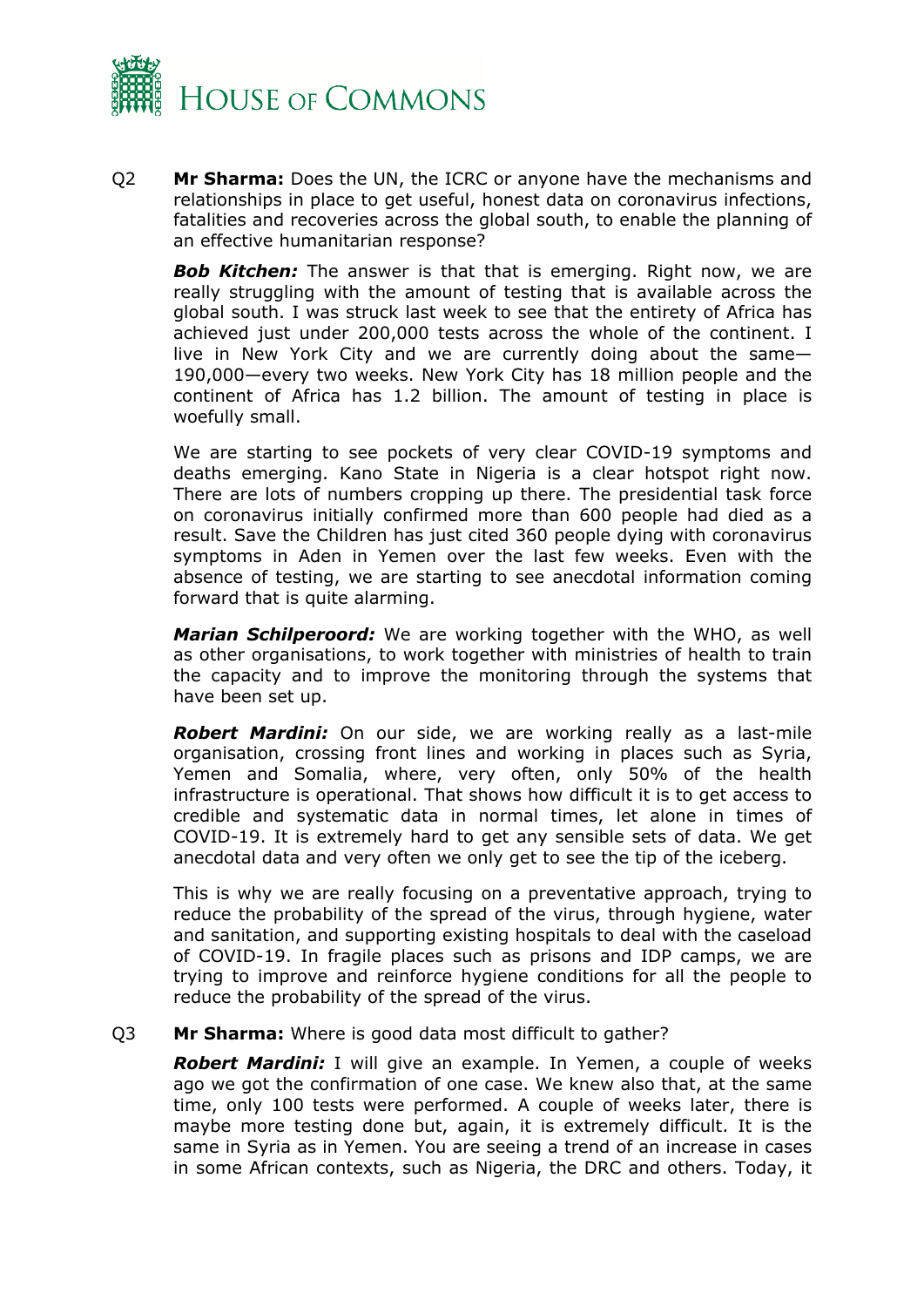

is very hard to get a meaningful set of data and evidence on which we can base and prioritise our work.

Q4 **Chair:** How are you targeting your resources? What are you basing it on?

*Robert Mardini:* We try to target our resources where we think we have the most added value. This means places of detention, central prisons and informal places where people are deprived of their liberty, because these are hotspots and high-risk areas for infectious diseases and COVID-19.

We also focus on leveraging our dialogue with non-state armed groups, crossing the front line and trying to influence armed groups in order to spread the right messages. Communication is aid. We are, for instance, leveraging our contacts with some Muslim scholars in the Middle East and in the Sahel, so that they can get messages across that will save lives and that will resonate within their communities.

We also support hospitals where we are already there and we know the context. In the hospital in Maiduguri in Nigeria, we know now that there are COVID cases but, at the same time, there are people wounded because of the ongoing conflict. None of the conflicts that they were grappling with before COVID-19 were solved. It is the same in Juba. Over the past weeks, we had hundreds of people wounded coming to the hospital. At the same time, we are now trying to support the hospitals to be able to deal with COVID-19 cases.

Another example is in Lebanon where our longstanding support to Rafik Hariri University Hospital over the past five years is paying off today, because this is the only hospital in the country that can really treat COVID-19 cases while at the same time support other patients; there are different paths. So far, this has been well managed. We really try to focus where we have an added value.

Of course, another aspect is supporting Red Cross and Red Crescent societies. This is a network of 13 million volunteers working in 192 different contexts who are at the very front line of this crisis and who are saving lives day in and day out.

The last aspect, which is perhaps an unreported aspect, is the challenge of the dignified management of the dead. We see that this is a massive challenge for authorities in high-income countries. At the International Red Cross and Red Crescent Movement, we have experience in forensic science and in the dignified burial of the dead. We have a body of experience and practice from our response to the Ebola crisis, which is very helpful to support local authorities and communities in dealing with the management of the dead.

**Bob Kitchen:** On the first question about where we are most worried and where it is most difficult to get data, I echo Robert's point. I am very worried about places that Governments do not have access to, so places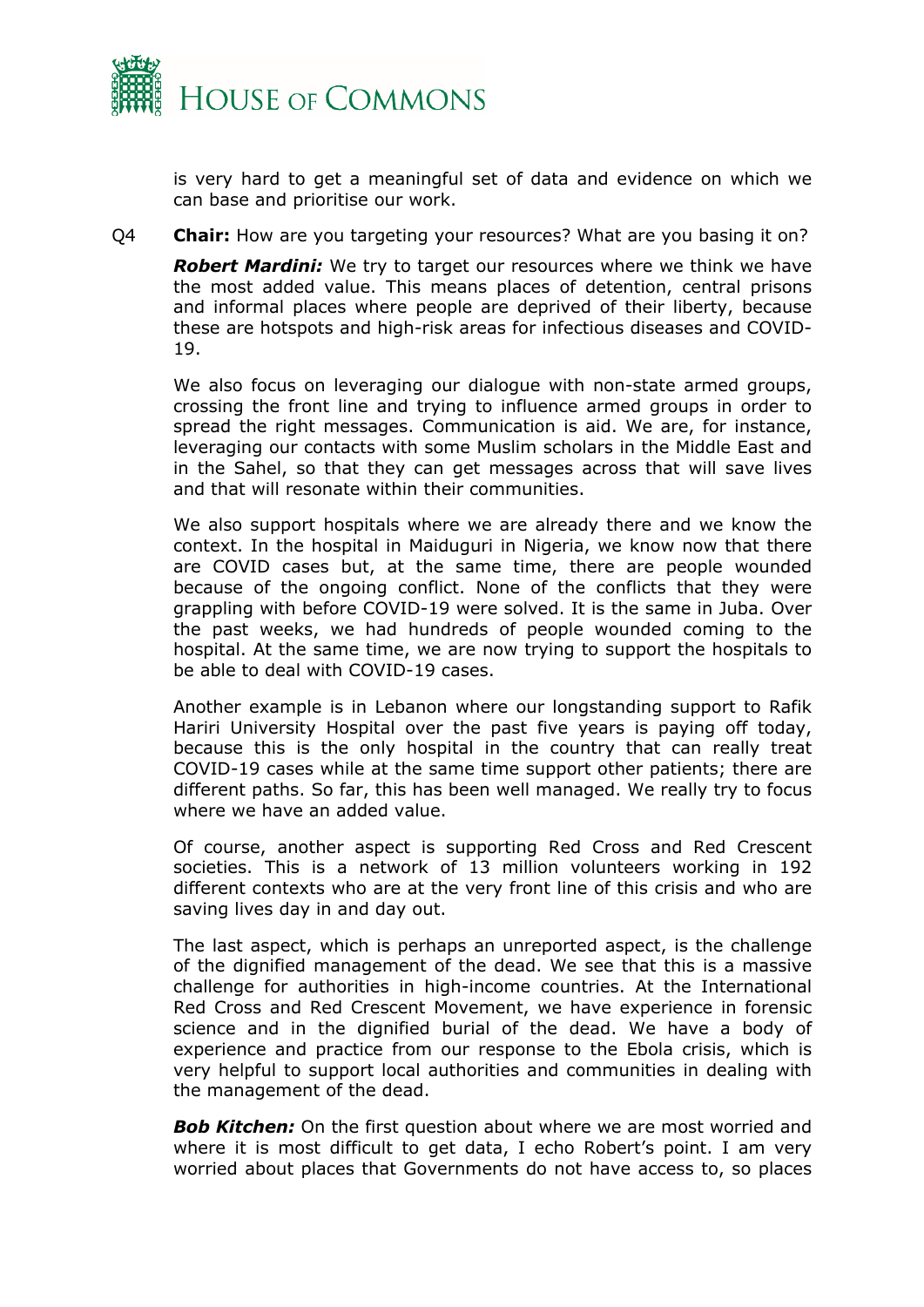

that are controlled by non-state armed actors. Large portions of northeast Nigeria, large portions of Somalia and some portions of Sudan, et cetera, are very concerning, because we have zero visibility or standard surveillance systems.

Almost half of IRC's portfolio around the world is operating in frontline health facilities. We are really reinforcing those right now, doing training and distributing personal protective equipment as rapidly as we can to equip ministries of health and IRC staff to be ready to triage, test and isolate clients and patients as they come in.

The other place that I am very worried about—it is timely that we are meeting today—is refugee camps, where the first confirmed case in Cox's Bazar within the Rohingya community has sent a ripple of foreseeable but still incredibly serious concern through our organisation yesterday, with such a large population of vulnerable refugees living in such a constrained environment with very little space. Social distancing in a refugee camp is essentially not possible.

What we can do about that, as Robert was saying, is invest heavily in prevention, which is now turning into response. IRC, along with a few other organisations in the camps in Cox's Bazar, has already built isolation centres. We are ready for the first cases. My concern is that, as it gets going in a camp like that, it will be very difficult to keep up.

The priority for us right now, to your question about how we are making decisions, is to have a clear view on risky places. We are very clear about locations that Governments do not have access to and refugee camps. We are monitoring the spread as best we can and looking at how that is multiplied by underlying vulnerabilities. Places such as Somalia, CAR and Liberia have no more than 10 ventilators across the countries. As Robert said, in CAR and in South Sudan more than three quarters of the health system is supported by the ICRC and NGOs. We really have to lean into this, and we need flexible funding that allows us to pivot and to adjust as this outbreak continues to evolve.

Q5 **Mr Sharma:** What are the main challenges to good data? Is it capacity and capability or political reluctance?

*Robert Mardini:* From our experience in contexts affected by war, it is first and foremost capacity. There is a huge capacity problem and sometimes, from one place to the other, you might have the political challenge weighing in because, of course, everything is political. The capacity and the dynamic of the conflicts are, by definition, preventing and hampering access. It is hampering humanitarian access but it is also hampering the access of the officials from the ministries of health or the local health authorities.

Logistical constraints and capacity means that the lead times to get supplies are much longer. The good news today is that we just got supplies reaching Bangladesh, so that will be used heavily to support the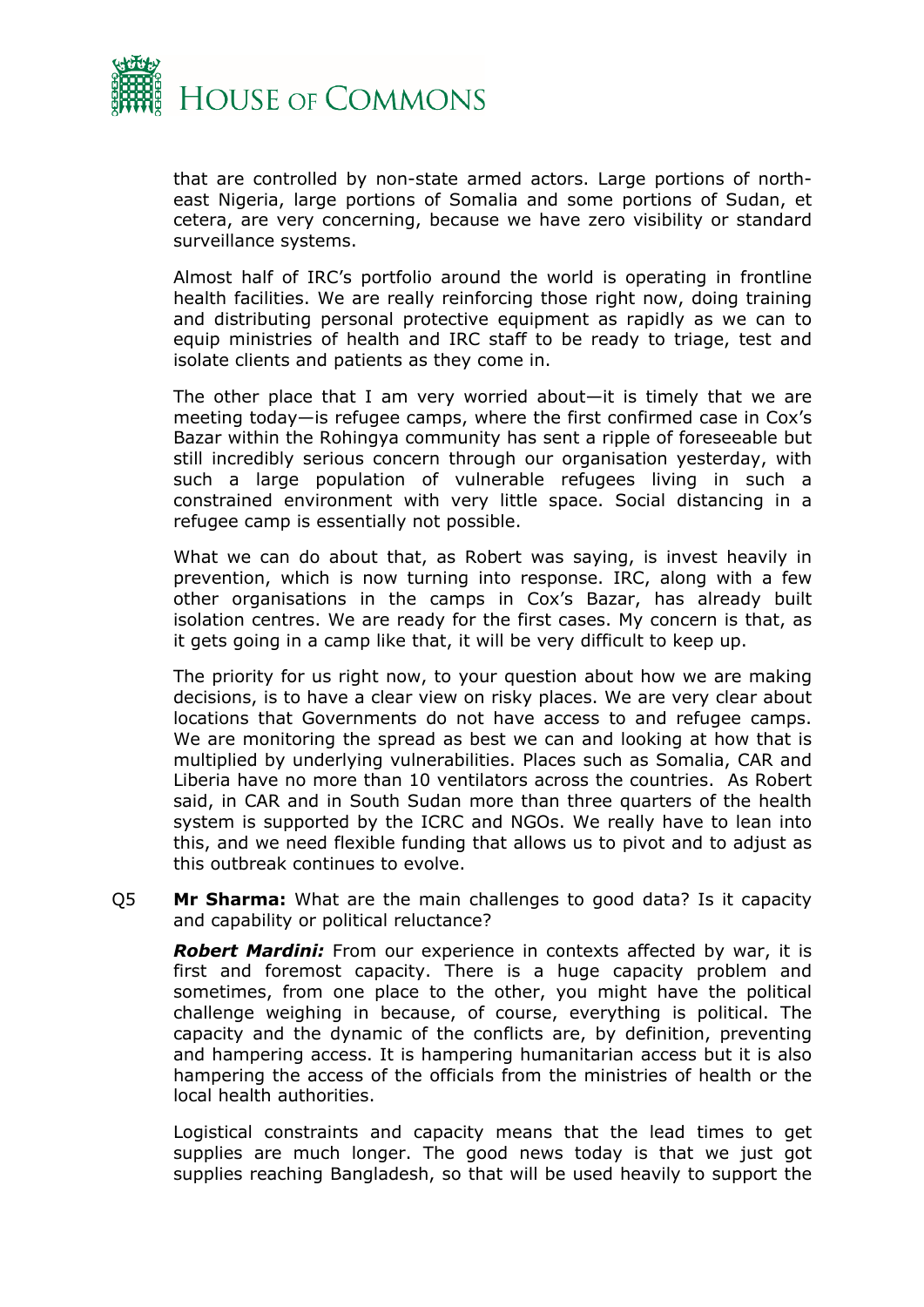

Bangladesh Red Crescent Society, which is very active in the Cox's Bazar camp. That has been a massive challenge for humanitarian players as well as for states that are struggling to get the same equipment, be it the testing equipment, the reagents or the personal protective equipment.

Q6 **Mr Sharma:** Is it helpful or unhelpful that, unlike Ebola, the coronavirus challenge is a global one, in fact experienced by major donor countries first?

*Bob Kitchen:* The IRC has been around for 87 years. We have responded to all of the world's conflicts since the second world war. We have never had a global crisis like this before. I have never had the challenge of figuring out where to send staff or where to send resources on a global level. This conversation is unprecedented in our lifetimes.

This goes to answer your previous question a little. The fact that it has affected first-world countries, northern countries and donor states first has placed strain on how we can prioritise funding. Donors, both Government and private, around the world have felt the impact of this crisis already.

At the country level, southern states' populations are seeing how drastically this has affected first-world countries and northern states. That, combined with misinformation on the ground, means that we are very worried about how people will be willing to come forward to sustain health-seeking behaviour. There are high levels of fear about coming to clinics and getting tested. Whether there is testing capability or not, people are not coming forward, and that is because of what they have seen on the news. It has caused strain on our systems, which I really hope we can break through. The time for funding and the time for action is immediate and now.

It has also changed the dynamic in the field. This is seen right now in many places as a foreign disease that has been imported into their countries, which has given real fuel to misinformation that is difficult, but not impossible, to counter; it will take hard work.

Q7 **Pauline Latham:** I have three quick questions; do not feel you all have to answer each of them. In terms of trying to prevent and treat coronavirus infections, what are the most challenging settings or environments for this? Have you made any assessments or estimates about how bad the outbreaks and the resulting fatalities could get in the countries where you are each working?

*Marian Schilperoord:* From the prevention point of view, we are all working in extremely difficult circumstances, often in very remote areas. We are working under the constraints of weak health systems. As was already mentioned, we already had a lot of logistical constraints to get goods in and then suddenly we were faced with a global crisis with total lockdowns. It has been very hard. We are there on preparedness, to a certain level.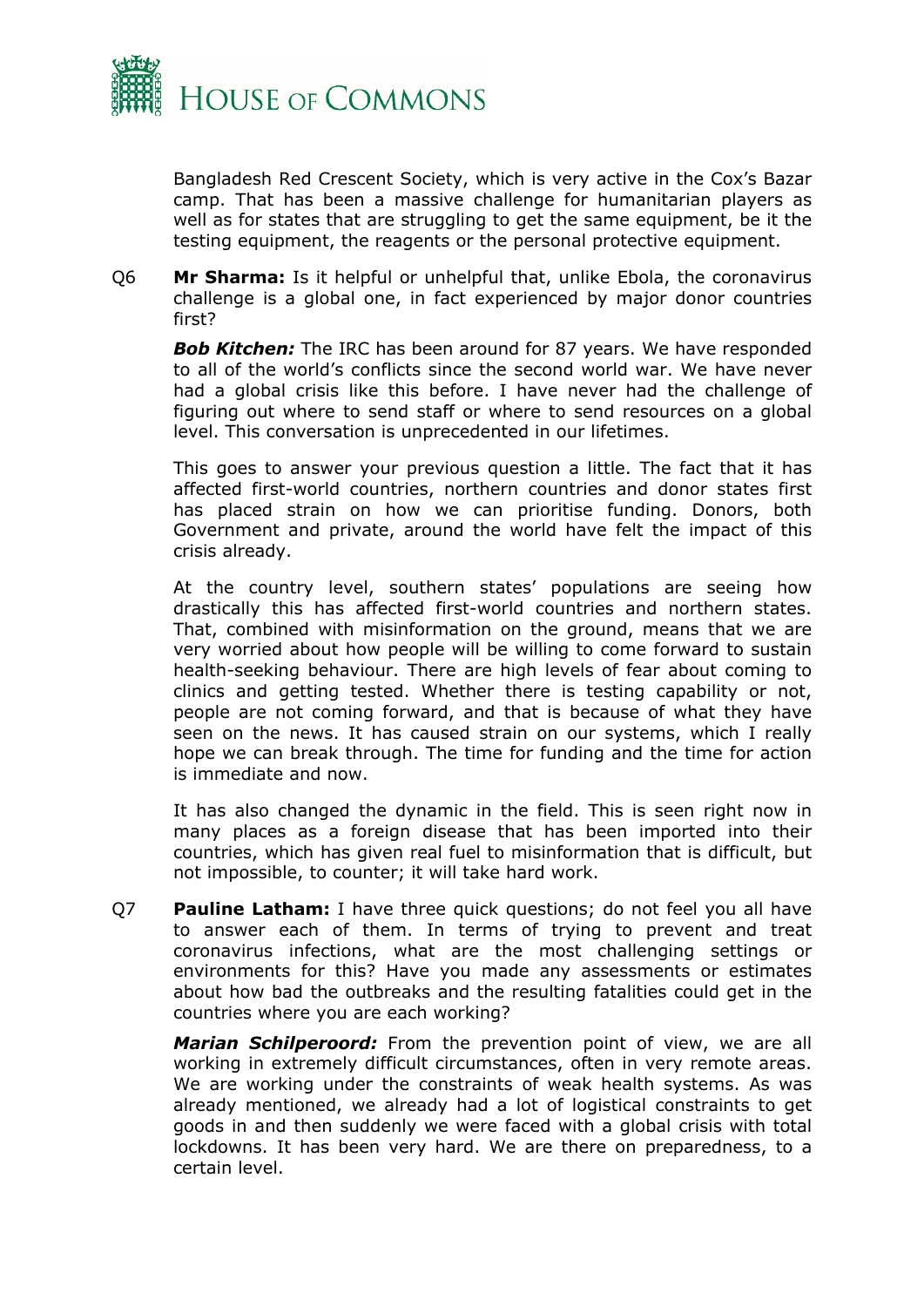

On the assessments and the estimates, UNHCR has been working on some modelling. However, we constantly need to adapt as well, because we are learning as we are moving along in this pandemic. On a daily basis, we are learning from the virus. We have been able to come up with some estimates to see what the needs are and what the expected hospitalisation rates are. Based on that, we have been working together with our partners and the ministries of health in the countries to look at the expansion of health facilities, isolation centres, quarantine, et cetera.

*Robert Mardini:* On our side, prevention is absolutely critical because the major logic of the WHO to isolate, prevent, treat and trace becomes extremely challenging in places where confinement is by definition a reality, such as in prisons and displaced camps. We, of course, try to do as much as possible. In many prisons in the Philippines, we have been supporting the detention authorities to establish new quarantine or isolation centres. At the same time, we also try to influence some of the policies to reduce the probability of the spread of the virus. For example, we are rethinking the ways that family visits can be performed in prisons in order to reduce the spread from outside to inside and vice versa. We have also increased the number of handwashing points so that detainees can have better hygiene, but the treatment is difficult.

Today, we are in a place where the pandemic has hit the most developed countries in a very hard way, and we hope that we will not be facing this scenario in some of the African countries devastated by war, or in the Middle East or Asia. In the high-income countries, we have seen how health systems can be overrun. It would be a catastrophe to face the same type of scenario in places such as Syria and Yemen, where access is problematic and where half of the hospitals have been bombed and shelled. That would be a massive challenge. Juba is a case in point, as are many health structures in Nigeria and Somalia.

Q8 **Pauline Latham:** You have answered part of my final question, which perhaps Bob would like to come in on. We are talking about high-risk settings, such as prisons. What steps do you think could be taken urgently to achieve the most impact in terms of avoiding and treating cases of coronavirus infection in these types of settings? What steps now could be taken to protect and treat vulnerable and very marginalised groups?

*Bob Kitchen:* I would echo a lot of what Robert and Marian have said in terms of getting as many handwashing facilities as we can into refugee camps, with hygiene promotion to go along with it, to counter the misinformation and the crazy ways that people are trying to protect themselves based on what they are hearing on the streets. Washing hands and protecting water sources is the most important thing.

There are two other parts to the answer. When we are looking at really high-risk locations, we need to be leaning into engaging with the de facto duty holders, which are often non-state armed actors. ICRC and IRC do this a lot, talking to groups to convey the importance of sustaining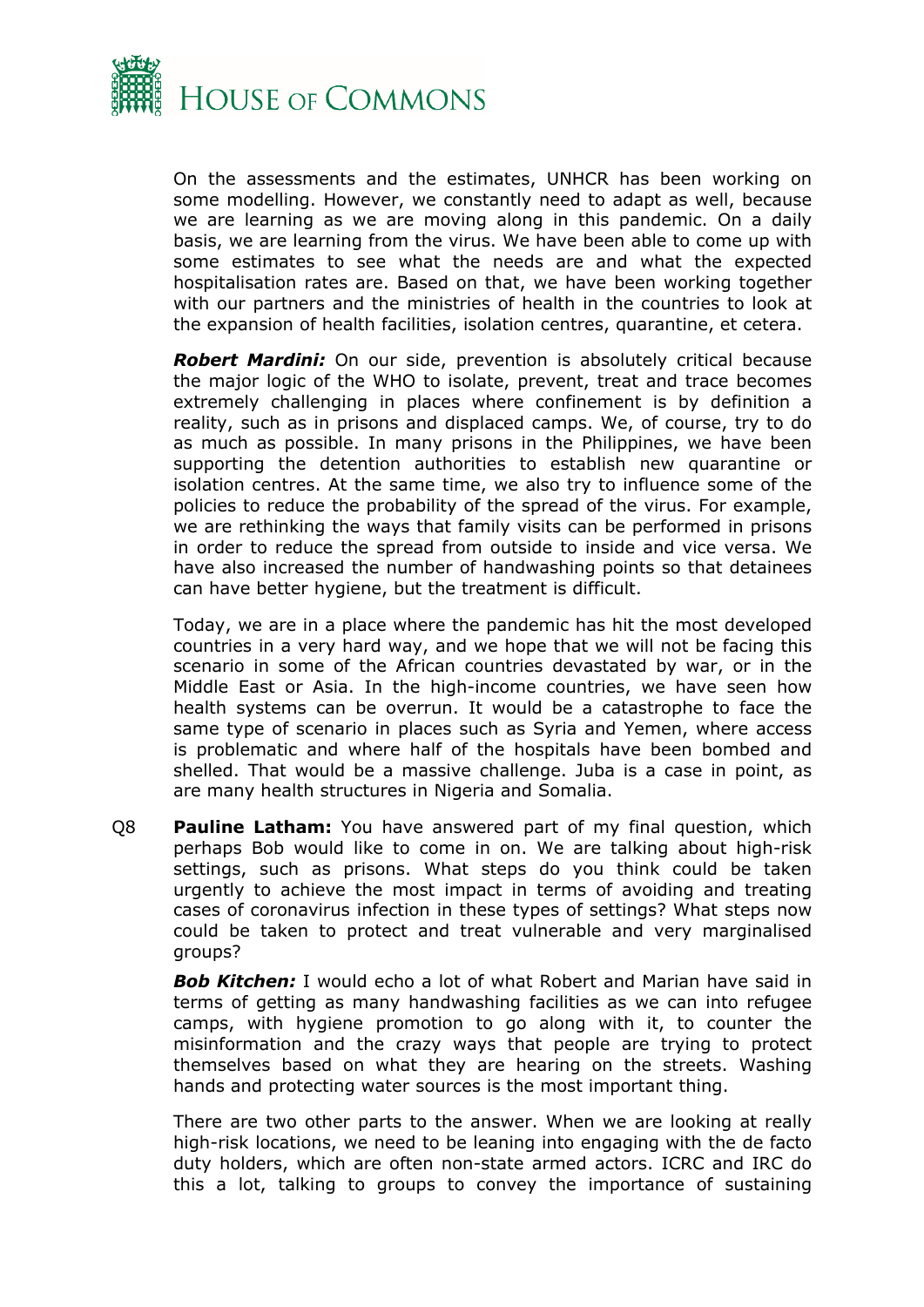

humanitarian access and allowing us to work with health workers and to work with community committees to increase the level of understanding and the level of healthcare that is available.

I am sure this will come in subsequent questions so I will not get too far ahead of myself, but speaking to very vulnerable groups, we are really worried about both the direct and the secondary, indirect consequences of COVID on women and girls in particular, and on children. We know Ebola is a different disease but there are commonalities here that we predict will carry across. In west Africa and DRC, we know for sure that there has been a spike in maternal mortalities because health centres have been transitioned to really focus on Ebola. That is the most pressing threat to life and other threats to life are subordinated. Women are not as encouraged to come forward to go to clinics to seek healthcare while they are expecting children or when they are delivering children. That is a clear example.

Over the last three months, we have also seen changes in the reports we are receiving around sexual violence, domestic intimate partner violence and domestic abuse, where we are starting to see, in some places, increased reports and, in other places, reports just going silent. Both of those speak to changing dynamics under lockdowns with people feeling a loss of control and taking it out in the home.

It is about sustaining a flexible approach and keeping our staff able to work. We are really concerned about the restrictions that Governments have put in place that are well intentioned to lock down the population but that are impacting aid workers in the same way. In places such as Jordan and Afghanistan, we have negotiated special waivers, where we are seen as frontline responders, so we can continue to programme. We need to do that and I want the UK Government's help to reach out to embassies around the world to encourage Governments to see aid workers as the front line and give us the ability to work.

*Robert Mardini:* Part of our work is also COVID diplomacy. This has two components. The first is with the states, to speak about the importance of impartial humanitarian access and to lift some of the restrictions. Some of them are legitimate but we should get humanitarian exemptions for staff rotation and logistical shipments. The second aspect is with the armed groups, which is the hard nut to crack. The ICRC is having a dialogue with close to 500 different armed groups across the globe today. Of course, this comes with challenges but sometimes it also generates breakthroughs in terms of access to communities and populations.

Building on what Bob said, the secondary and the socioeconomic consequences are as deadly as the primary consequences. Our economic security team developed an economic vulnerability index in all the countries the ICRC has a presence in, and we have seen that those countries where the economic situation is dire and/or contact is affected by war are the most vulnerable. The three most vulnerable countries in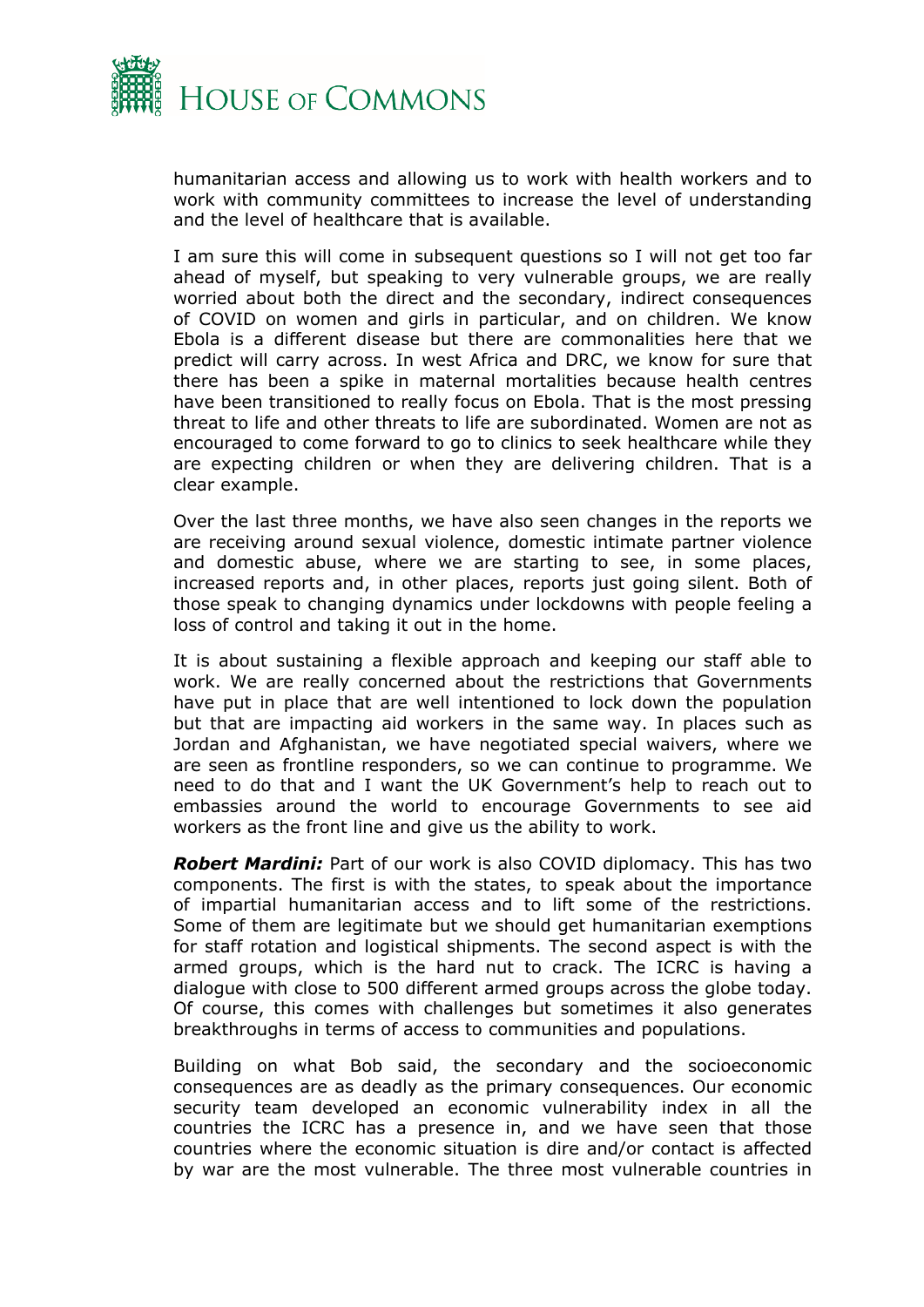

this study were Venezuela, South Sudan and Haiti, where people today have difficulties generating an income and bringing food to their families' tables. We need to take a very clear look at these dynamics going forward. The livelihood support programmes are extremely important, as important as anything we can do to prevent and to support hospitals and health centres.

Q9 **Navendu Mishra:** This is specifically for Marian from UNHCR. What are the most serious indirect impacts arising from the steps perceived to be necessary to combat the pandemic?

*Marian Schilperoord:* In UNHCR, we are actually referring to a triple crisis. One is the health crisis that we have discussed.

Secondly, for UNHCR, the protection risks arising from this crisis are also important. This goes back to inclusion and the restrictions on the right to seek asylum and border closures. UNHCR feels that border closures and access to territory do not automatically go hand in hand with the pandemic. There are the increased rates of sexual and gender-based violence that were already referred to by Bob. There is also the mental health and psychosocial support.

The third emergency that we are really seeing is the loss of livelihoods. Many people get by with day-to-day jobs. While we have seen that the virus has not immediately attacked all of the countries in the same space, lockdowns started to happen overnight, often with very limited notice, so people lost their daily jobs. We are seeing a huge amount of increased vulnerabilities. People have lost their jobs and are coming to UNHCR now specifically in urban situations and in the bigger capitals in Africa for assistance, because people have basically lost everything that they had. Children are also out of school. We are seeing an accumulation of very negative impacts.

Q10 **Navendu Mishra:** Building on that, how can these impacts be mitigated without risking uncontrolled infections? How can you strike the right balance?

*Marian Schilperoord:* As UNHCR, in our response we have outlined four key areas that we are working on. Of course, the first is public health and WASH. The second one is all the protection concerns, so working very closely with Governments on all the protection needs of the populations. We are then focusing on assistance, which is often going back to the scale of our cash assistance programmes, looking at the vulnerabilities and the improved targeting of people who have lost their livelihoods. The fourth pillar is the education pillar, which is very important in terms of looking at the longer-term impacts of a huge number of children all across the world being out of school. We are looking at how we can, where feasible, continue schools as well as how we can support more remote schooling.

Q11 **Navendu Mishra:** How has your organisation coped with the restrictions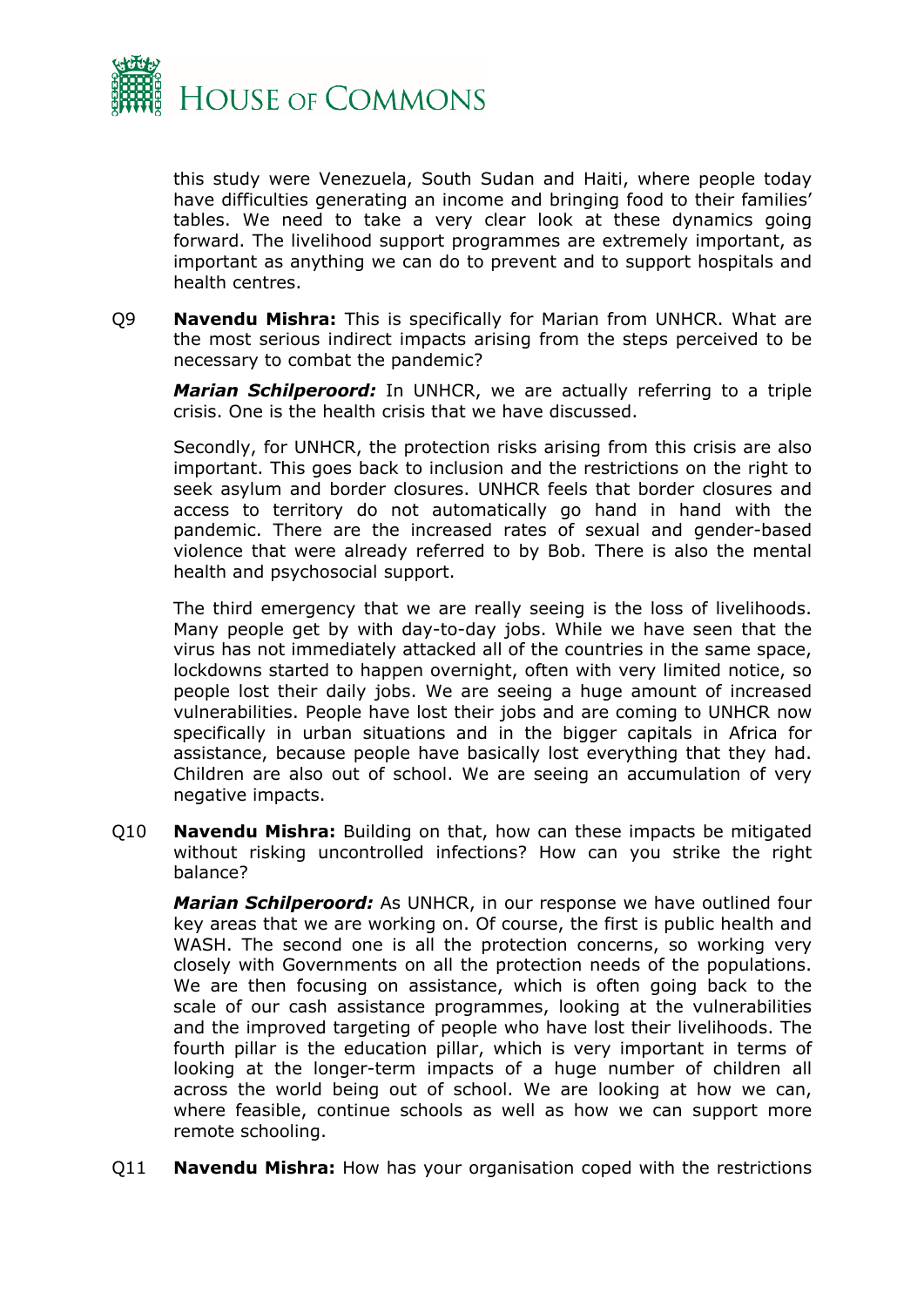

imposed by Governments on travel in terms of the operations that you deliver?

*Marian Schilperoord:* A huge amount of UNHCR staff are based in field operations. The motto has been "stay and deliver", so we are providing a lot of support in field operations and the majority of our people are still working. Many people are working remotely in capitals. We have seen that there is still some access.

In addition, we are working much more remotely as well with refugee populations. We have been able to set up very creatively WhatsApp groups with the refugees. We have increased the number of hotlines to maintain the two-way communication with populations and we have established remote registration methodologies so we can ensure that people can continue to be registered with UNHCR.

**Navendu Mishra:** That is very useful. Thank you.

Q12 **Chair:** Robert and Bob, could you also speak about the challenges that you are experiencing with travel and within refugee camps?

**Bob Kitchen:** Similar to UNHCR, we are incredibly fortunate to have such strong teams. More than 90% of our workforce come from affected countries, so they are very mobilised to stay and deliver aid. For the first time in my memory—I have been doing this for 20 years—I have not been able to send an emergency team anywhere. We just cannot get flights. We cannot deploy people. We are therefore having to rely on the expertise that we already have on the front line, which is substantial and now just needs resourcing.

In terms of our access, we have been very fortunate in our ability to negotiate with Governments. We are one of five organisations that have been given permission to establish isolation centres in Cox's Bazar, for example. As I said, in Jordan we are one of the few organisations still doing clinics in the north around Syrian refugee camps. We have sustained access into north-east Syria. We are able to continue working because of the bravery and presence of staff on the ground.

*Robert Mardini:* 83.5% of ICRC staff are operational today in the field; 43.4% are still working on ICRC premises and 48% work remotely. It is amazing to see that many things can be done remotely, such as our dialogue with detention authorities and health authorities. This is good to see, not only at headquarters but in the field as well.

In terms of contexts, out of the 105 contexts, two contexts are still operating as normal, 35 are moderately impacted with some constraints, 54 are strained in their functioning, 13 are barely functional and one is on hold. Overall, we are still able to operate.

One of the major challenges is the rotation of international staff but, fortunately, the vast majority of our colleagues are resident colleagues, so we are able to move and cross front lines, by and large.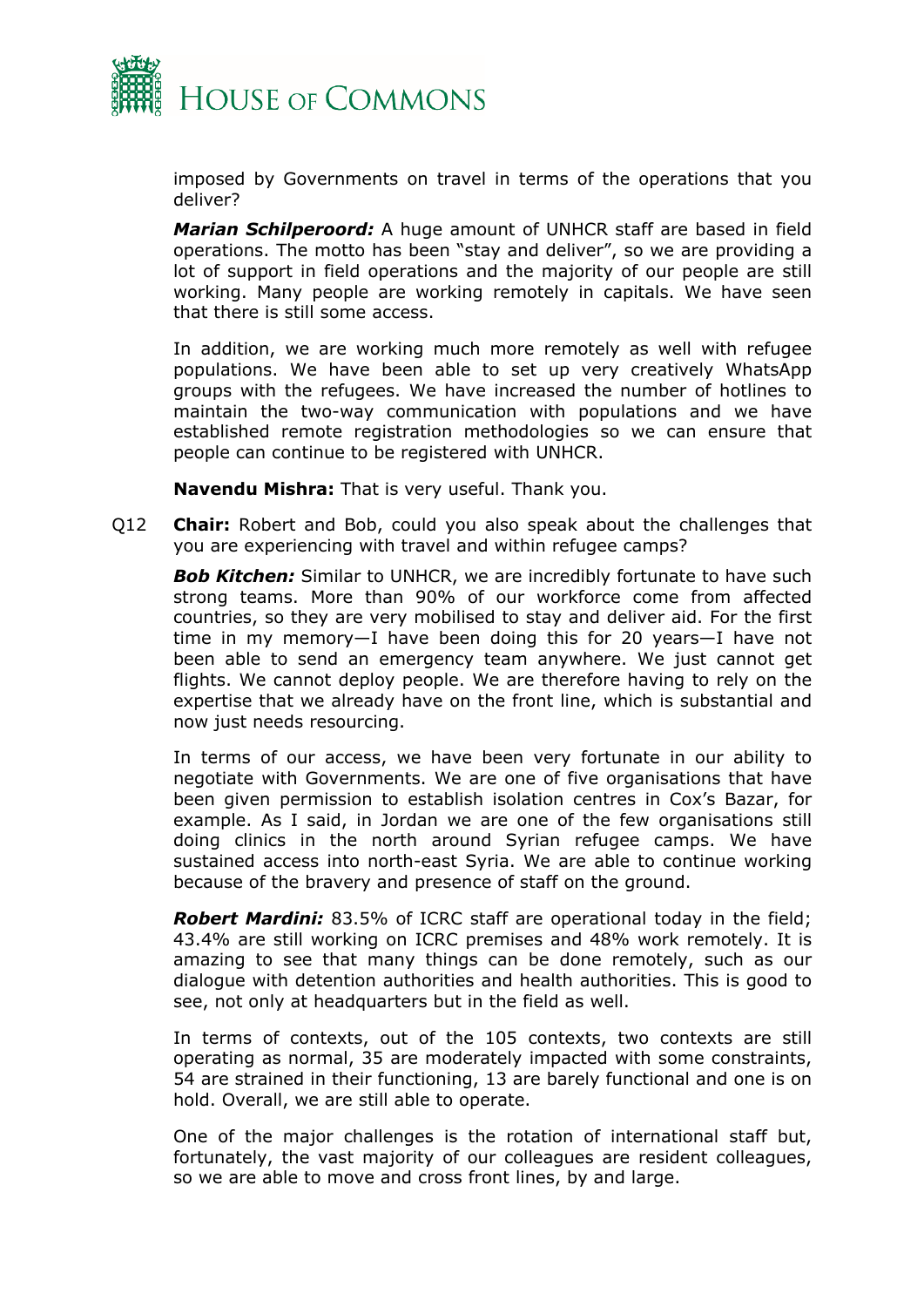

The big challenge, of course, from one context to the other, is to convince authorities and armed groups to operate and to have access to the communities and to have the conversations that will also shed light on the less visible aspects of this crisis, such as stigmatisation, genderbased violence and the prevention of some Government services or humanitarian organisations reaching the most vulnerable of the most vulnerable. This is work in progress.

Q13 **Chris Law:** My question is to Marian, particularly on refugee camps, which we have just touched on. I wanted to know a little bit about the particular challenges that you are finding in providing protection against coronavirus infections in crowded refugee and IDP camps. I wanted to know that from the perspectives of both the refugees and the internally displaced persons themselves and those who are delivering that support on the ground. In particular, we have heard that in Cox's Bazar the Rohingya camps have been fenced in. Is that correct and is that initiative now aimed at keeping COVID-19 out?

*Marian Schilperoord:* Every country has its own regulations. As you know well from Europe, no country has adopted the same measures, so it differs very much by country.

In most instances, UNHCR has been able to work to ensure that critical services continue to be delivered. In addition, we have been working with refugee communities to continue certain services. People have taken that up as well. We have trained up a significant amount of refugees to be community health workers and hygiene promoters and to reach out with all the key preventative messages within their communities.

In Cox's Bazar, yes, unfortunately last night the first case was diagnosed as positive. All efforts have been made in Cox's Bazar by the entire humanitarian community since mid-March to start all preparedness. At the moment, the contingency planning has started to the next phase in the response. There is very limited access indeed. Facilities are in place and our partners such as IRC are working very hard to continue to provide the services.

Q14 **Chris Law:** It is sad to hear that it has broken out with the Rohingya in Bangladesh. Small numbers have been reported so far, but it is a matter of time before we see a serious coronavirus outbreak. How has UNHCR been able to prepare for that eventuality? Are you getting assistance in this from host country authorities and from donors such as the UK?

*Marian Schilperoord:* We have been very fortunate to receive funding for Bangladesh. Of course, there is always the need for more, specifically now that we are entering into the phase whereby we need to respond to the potential of a very serious COVID outbreak. All the work up until yesterday morning was really focused on the prevention, such as getting the right equipment in, setting up the isolations and getting the beds ready for people in the event of an outbreak. We are starting the second phase now.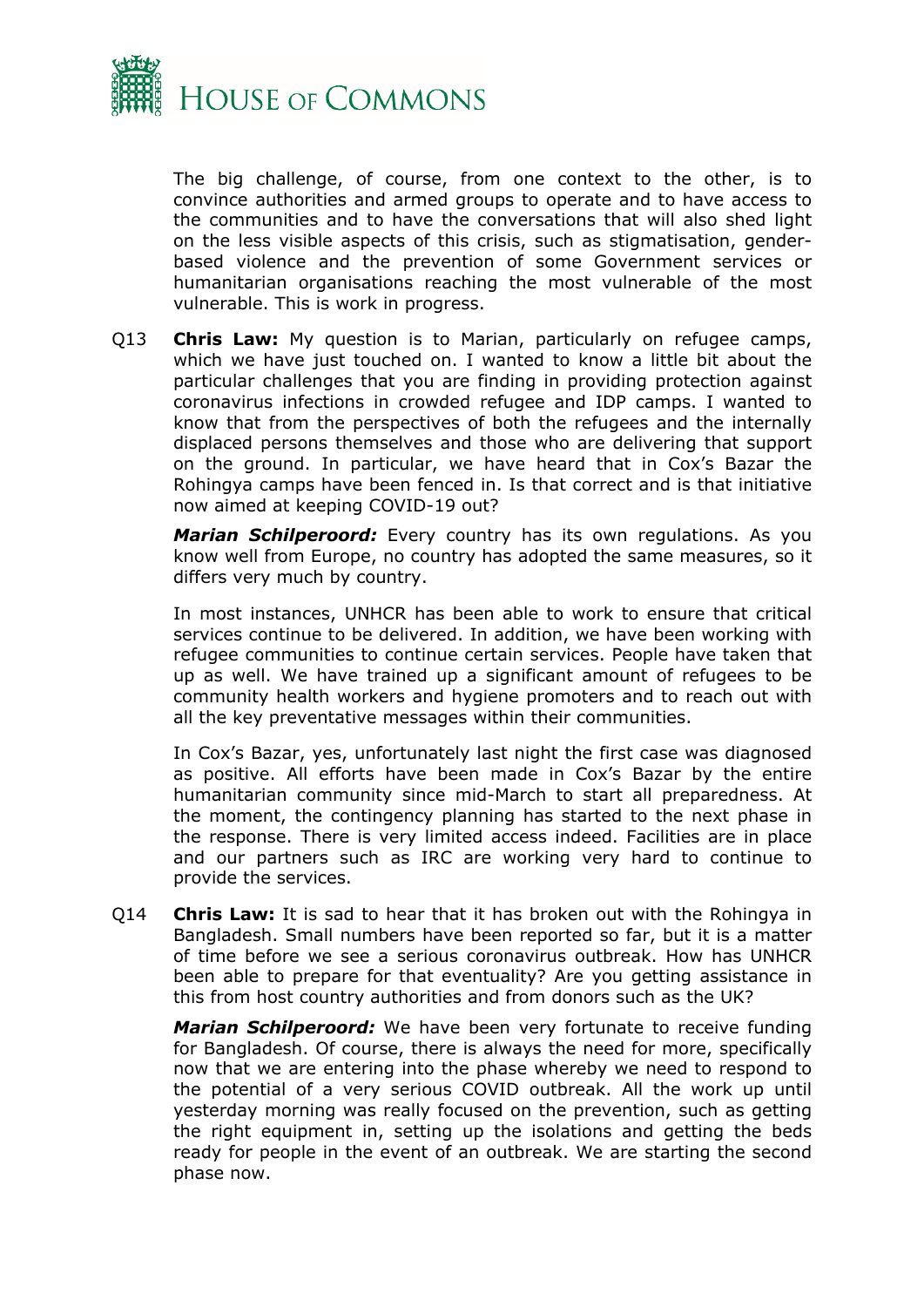

Significant scale of all support is required to continue to respond and to deal with a high number of casualties and people that would need medical support as well as to be able to continue to organise the food distributions and to make sure that people continue to have access to food and that there is a continued supply of water to maintain the hygiene practices in the community.

Q15 **Chris Law:** Can I also ask about information and how people within the camps are getting access to information? We have heard reports, in Bangladesh in particular, that the internet had been cut off for those within these camps, so they are much more vulnerable, I am assuming, to conspiracy theories about how it spreads or how to protect yourself. Is that right?

*Marian Schilperoord:* Yes, that is indeed a constraint, and we are in constant discussions with the Government because it is not only hampering the communication with the refugee community but also the co-ordination between the different partners working in the camp. We have been able to scale up through radio messages to make sure messages are going out in the community. In addition, a number of refugees have been trained as community health workers and hygiene promoters to continue to give the right messages in the communities.

Q16 **Chris Law:** How has coronavirus affected social and healthcare provision in the refugee and IDP camps? What challenges has that brought about, or has it reinforced existing challenges?

*Marian Schilperoord:* As Bob referred to earlier, it has been difficult to continue to run all the health services. It is often more difficult for people to access the needed services for maternal and child health, as well as the continuation of services for people with chronic diseases. We have had to make sure that people had access to their medications. If you think about the Middle East, a huge number of people have a chronic disease and so they are in need of their medication for hypertension, diabetes, et cetera. We have been able to support people with a contingency stock for two or three months.

People have worked extremely hard on the ground to make sure that people have this access but it needs to go with very strong messages and community health awareness to the population as to why this needs to work.

Q17 **Chris Law:** I want to open the questions up slightly, because I want to look at cross-border attitudes. How realistic is it that the "nobody left behind" approach will be able to be continued when it comes to this pandemic?

*Marian Schilperoord:* It is indeed very difficult. We can see that it has an impact on the protection. We are consistently working with Governments, as I mentioned earlier, to make sure that the pandemic is not hampering all the protection work that UNHCR is doing and not hampering the movement of people or the right to seek asylum.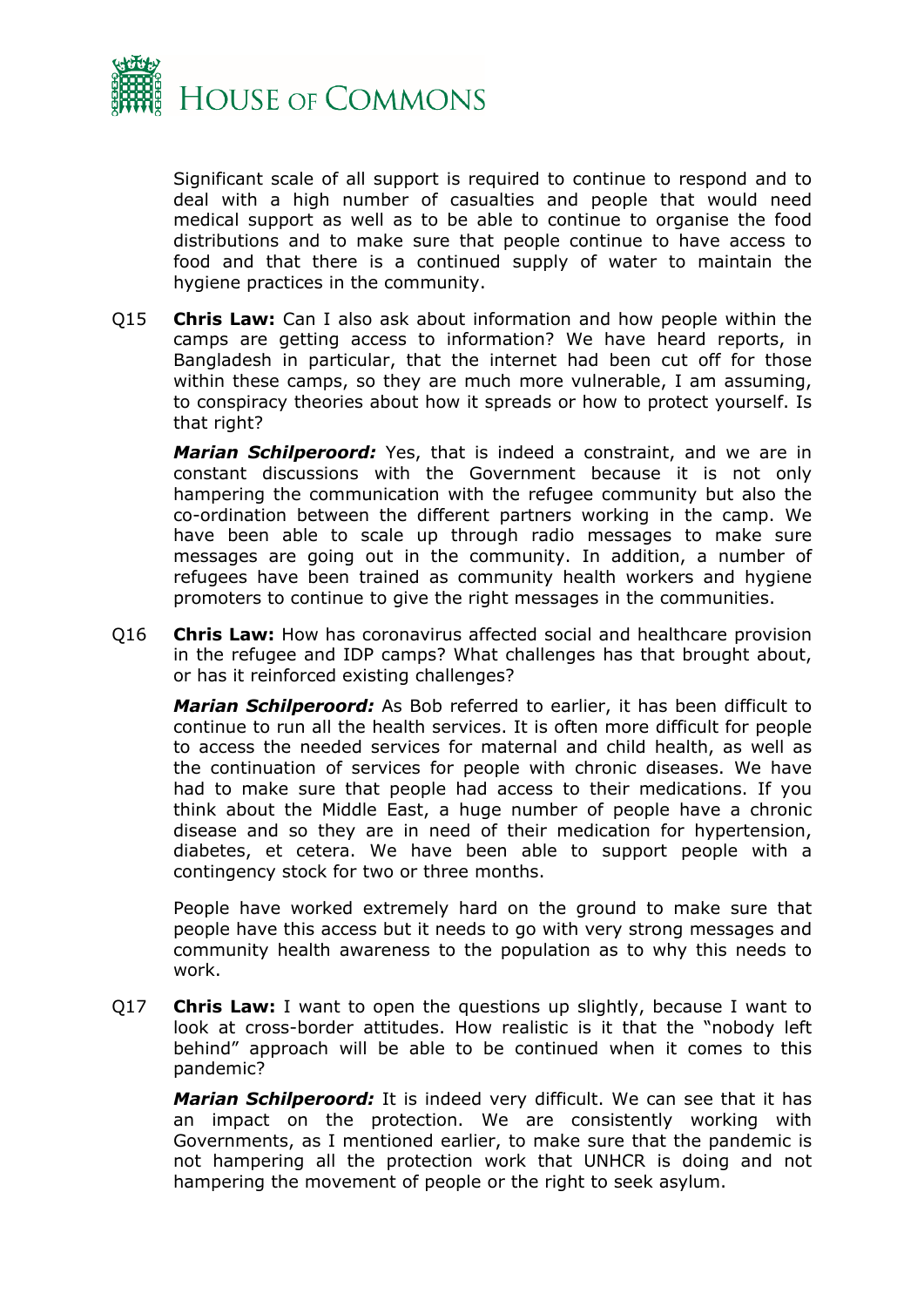

*Robert Mardini:* In contexts affected by war, COVID is just an additional threat on a long list of vulnerabilities. That is what communities are telling us, from Libya to Sudan to Syria. Sometimes they do not know what it is that they need to protect themselves from: is it COVID, or is it shelling, bombing or looting? It is very important to keep this in mind and to know that, in order to manage this global pandemic, the response should be global. The robustness of the global response will be as solid as the weakest link, and the weakest links, unfortunately, are in those conflicts where you also have climate change and now COVID on top of it, making people extremely vulnerable.

I can only echo what Marian and Bob said regarding funding. The UK has been leading on this. The Red Cross and Red Crescent family received substantial funding here but we need more, and we need more flexible funding in order to be able to adjust priorities as things develop.

**Bob Kitchen:** We have learned really important lessons through Ebola that are really relevant here. We learned that doing just health programmes is a failed model. You have to accompany those health programmes with community engagement and risk communication programmes, where you engage with communities, do as much as you can to keep your protection programmes online, identifying at-risk and vulnerable parts of the population, and communicate as much as you can about what is going on, what people need to know and what actions they need to take. We are doing that as robustly as we can everywhere, just reaching out and talking to people.

The priority is now funding. As a frontline NGO, we continue to be really worried about how much money is making it to the front line. It is great that UNHCR and ICRC have received robust funding. Of the \$900 million that had been committed under the global humanitarian response plan, only \$13 million has made it into the hands of NGOs as of 10 days ago. It is slow getting to frontline actors.

Q18 **Chair:** Where is the rest then?

*Bob Kitchen:* It is moving through the system.

Q19 **Chair:** Is it normal that it would take weeks and months to move through the system?

*Bob Kitchen:* Sadly, it has taken time in previous emergencies, and at a global scale we are really now feeling it. As NGOs, we try to be as thoughtful as we can be, reflecting on previous crises. We are putting forward large consortia of NGOs that can receive funding directly with commitments to fund local organisations rapidly as a way to unblock the system.

Everybody has a role. The UN agencies are providing incredibly important infrastructure to help us move and to protect people, but, if you look at the numbers over the years, the majority of aid is distributed on the frontline by NGOs. At the moment, we do not have the money or the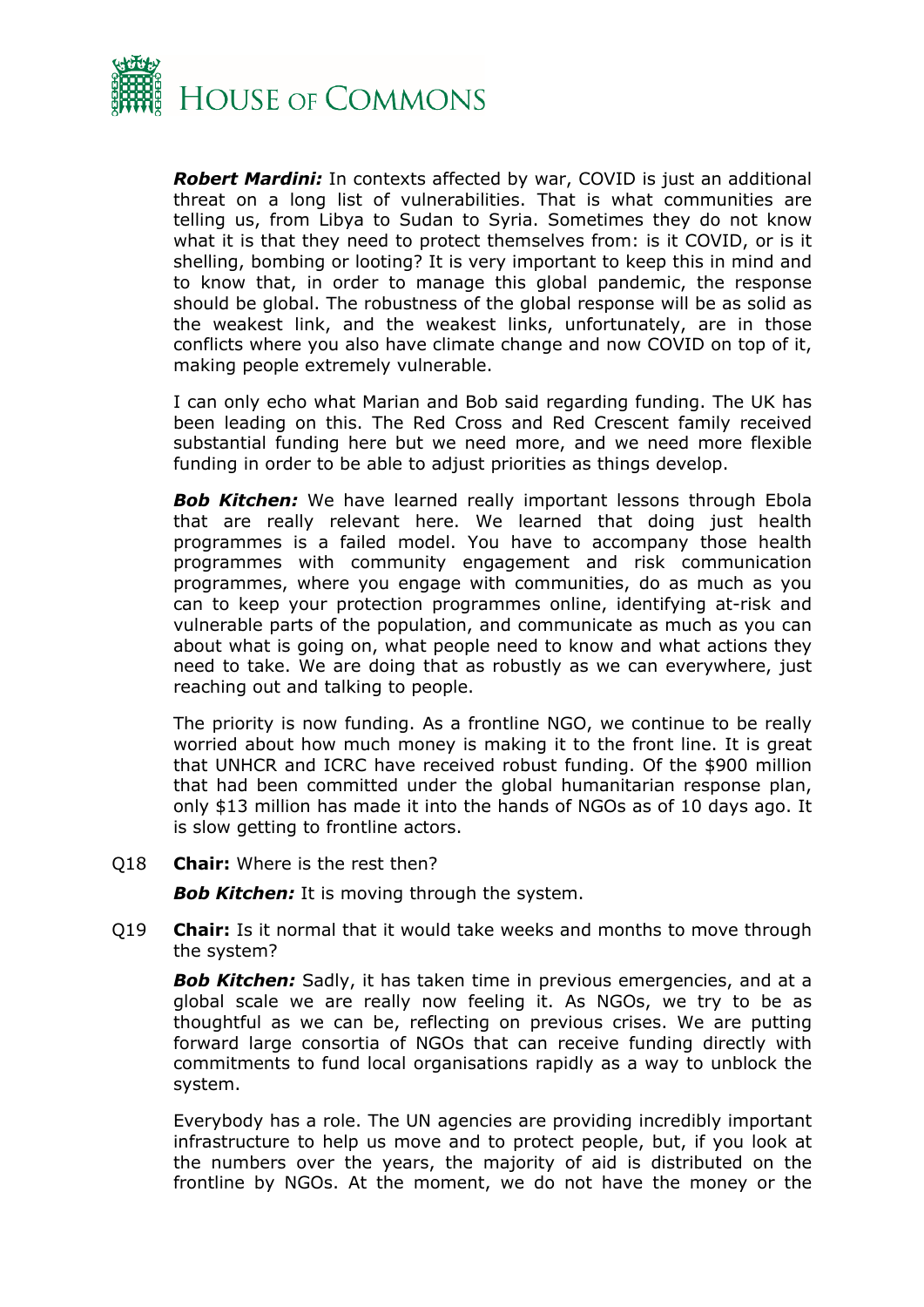

stocks to be able to do that. Prioritising getting money to the frontline needs to be a core message that I hope you come away with.

Q20 **Brendan Clarke-Smith:** Good afternoon, everybody. In terms of the international response, is the international community—the UK and DFID in particular—doing the right things at the right time in the right way?

*Robert Mardini:* DFID has been leading, with £744 million unlocked for the COVID response, which is substantial. The Red Cross and Red Crescent Movement got £55 million of it, and I would also like to remind all of us that Red Cross and Red Crescent volunteers are on the very front line of this response. It is good but much more needs to be done. That was additional money, so it was really appreciated; it is not repurposed money. Much more needs to reach the front line, as Bob said. Our message is that we will need more because this is a protracted crisis. It is not a crisis that will go away any time soon, and it is exacerbating existing vulnerabilities of people who are already in harm's way.

**Bob Kitchen:** I have been in this industry for more than 20 years and I am so happy to have worked with DFID colleagues around the world. They are among the best, if not the best, most knowledgeable partners we have. Of the approximately £740 million that has been contributed or designated, more than half has gone to vaccination research, which is really important, but we know it will take a long time to get vaccinations developed and it will take even longer to get them to the front line, to people in southern countries. We need to make sure that money is going for prevention and treatment right now.

DFID has released its rapid response facility; £20 million has been pushed through that. It is making its way to the field. That feels like a small, important part of the solution that now needs to be taken to scale, putting money in the hands of primary healthcare clinic staff and community mobilisers going out there to help people keep themselves safe and then treat them if they do fall ill.

*Marian Schilperoord:* UNHCR has a very strong relationship and partnership with DFID. We have had a number of exchanges with DFID about the response. We are very grateful for the contributions but, as Bob has highlighted, as we are now moving away from preparedness towards a clear response, as in Bangladesh, more funding is needed so that we can continue to meet the needs that are growing at the moment.

Q21 **Brendan Clarke-Smith:** How has the pledging from donors matched up to the assessments of need that were conducted by the UN agencies?

**Bob Kitchen:** The first global humanitarian response plan was \$2 billion. Much more within that needed to go to NGOs. Only a 5% share was designated for NGOs for the frontline, which was concerning. It has now more than tripled to just less than \$7 billion. So far, the last number I saw was over \$900 million. We were just south of 50% and we are now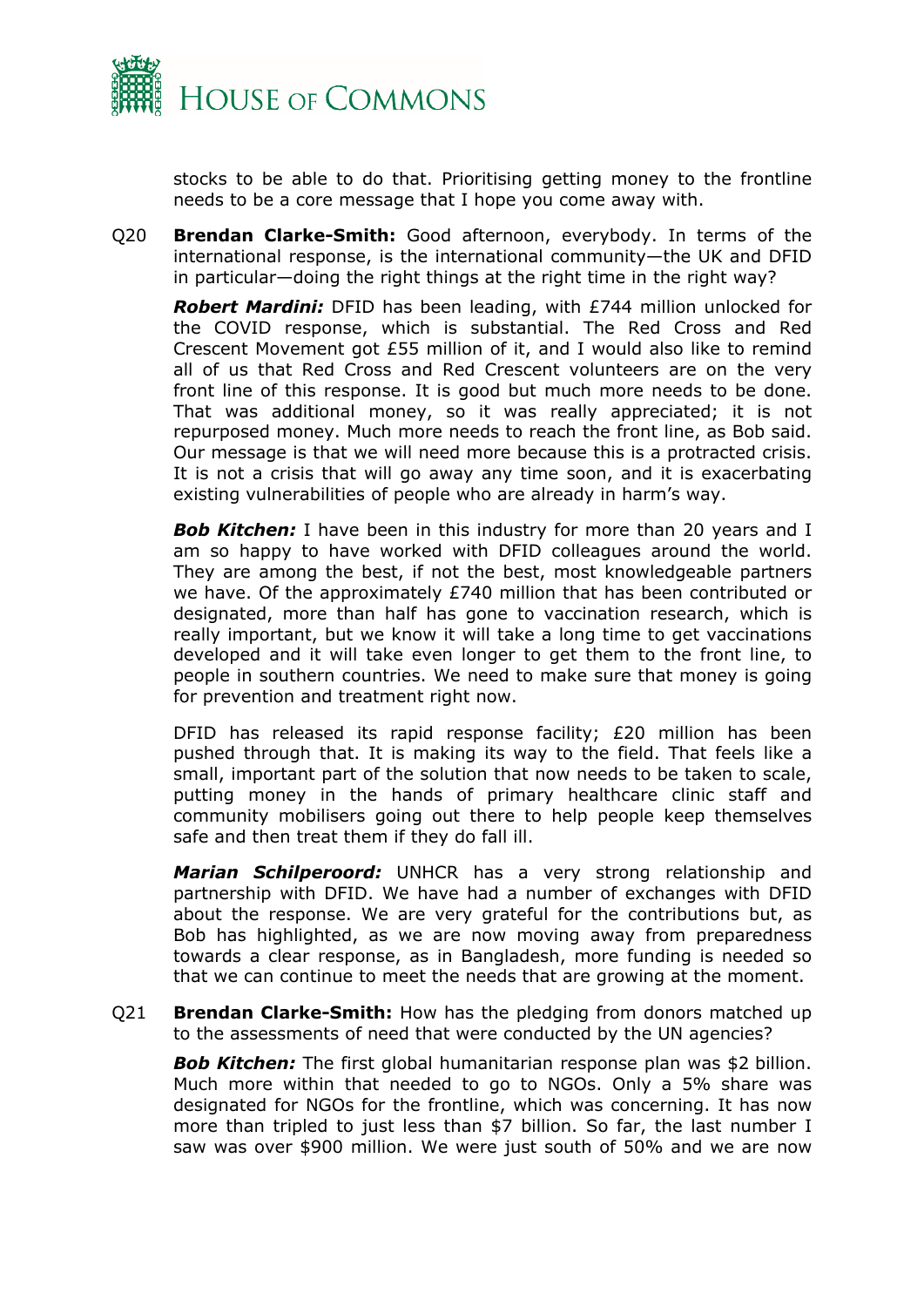

just south of 25% of what is needed being pledged and moving through the system. A lot more needs to be done.

As these anecdotal numbers that we have been discussing today come forward, it will be visceral and it will seize the attention of donors, and I really hope they act soon.

*Robert Mardini:* At the same time, we also fully understand that our donors are facing crises at home. We know that there are no easy answers but this is it; it is time for global solidarity and to reinforce the most vulnerable communities across the globe.

**Bob Kitchen:** There is something we know about this as a global crisis. While COVID exists in any of these countries—in southern, vulnerable countries—it remains a serious threat to our own countries. With global movement starting to come back online, without vaccinations or clear treatments, we need to treat this as a global problem and invest in it as a global problem. Just saying, "We have the downward trend of the epi curve in our country and that is good news", is not the solution. We have to treat this around the world to get rid of it.

Q22 **Brendan Clarke-Smith:** We were talking about NGOs and this allocation of £20 million of DFID's £744 million response going to frontline NGOs and whether it is an effective use of resources. Robert, what do you think of that?

*Robert Mardini:* It is most needed. It was new money. Of the £55 million, £17 million went to the ICRC and the rest to the Red Cross and Red Crescent Movement. It is good because it is additional money. It was disbursed quickly. I can tell you that it is being used as we speak because we have a high implementation rate in terms of activities. We are present on the ground and we are supporting volunteers who are at the front line of this.

Of course, we need much more. The Red Cross and Red Crescent Movement came up with a preliminary appeal of \$800 million on 26 March. We are now working to revise our appeal that will clearly exceed the \$1.5 billion figure, but it is not fully covered. This is money that is being used and reaching the people who need help most. The message is that we are very grateful and we need more.

Q23 **Brendan Clarke-Smith:** There is, perhaps understandably, quite a strong focus in the allocation of aid money to finding a vaccine. Is it appropriate for so much overseas development assistance to be invested in a vaccine for a pan-global public good for the wealthiest and poorest countries alike? Marian, would you like to answer that?

*Marian Schilperoord:* As highlighted earlier, we need global solidarity. If there is a lot of funding for vaccines, we need to make sure that a vaccine will be made available for anyone in need all across the globe.

Q24 **Brendan Clarke-Smith:** Is it possible that effective vaccines, therapies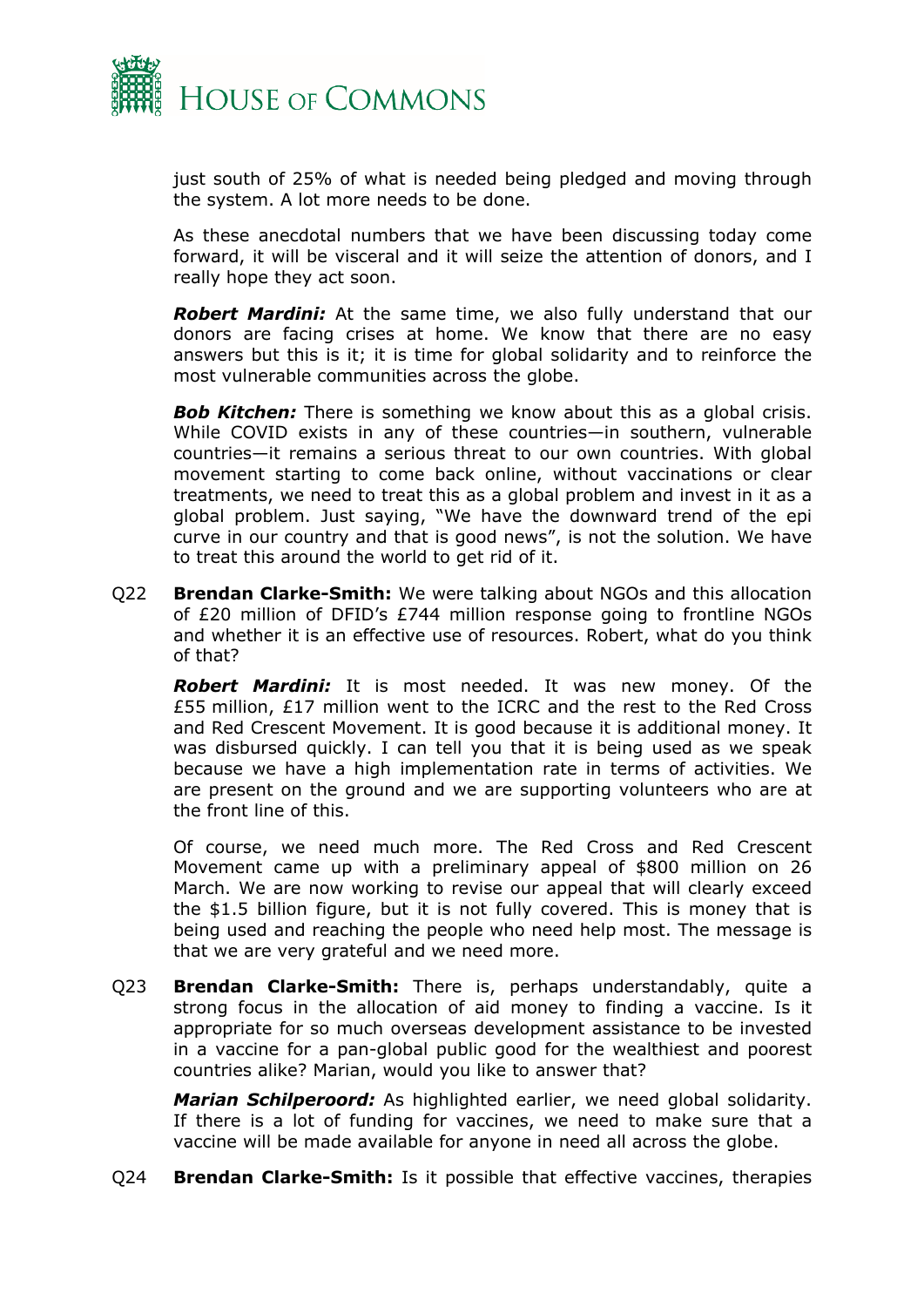

and tests might end up being denied to the poorest and most vulnerable due to costs, prices, copyrights and patents? Bob, what do you think?

**Bob Kitchen:** I truly hope that we will be able to put behind us the bad practices that have seen that for treatments for other diseases. Reflecting what I said earlier, this is a global contagious disease. If we solve it in our countries and do not solve it in other people's countries, it will come back. It is appropriate that the world invests a large amount of money into developing the vaccine but we then need to invest a huge amount of money to make sure that it gets to the people who need it, which means the vulnerable countries that we are all working with, which we have talked about today.

Q25 **Mr Bacon:** Can I direct this question to Robert Mardini? Do you consider that the recent announcements by the IMF and the World Bank about debt cancellation are sufficient to enable improvements in healthcare and social services in developing countries?

*Robert Mardini:* It will certainly help but I can only emphasise the need to invest more and more in health systems across the planet because those are very much the weakest links that we are grappling with even without the pandemic, at least in the countries that the ICRC is active in. The message here is that more investment needs to go to countries to revamp and upgrade their health systems, not only in capitals and big cities but also in rural areas.

Q26 **Mr Bacon:** I would like to direct this question to Bob Kitchen. What do you think has been the effect on the scale and the coherence of the international response of the apparent ongoing disagreements between China and the US about the handling of the coronavirus outbreak and the role and performance of the World Health Organisation? Marian, you may have a view on that as well.

**Bob Kitchen:** I will talk to the pieces of that question I feel equipped to answer. I am very worried about how personal protective equipment is seen within this political struggle around the world at the moment. It must not be weaponised as major states have disagreements. We have to make sure that everybody has the personal protective equipment they need, not just in the NHS and the US health system but frontline actors in the world's poorest countries.

Can you repeat the second part of your question?

**Mr Bacon:** It was about the WHO. That is why I mentioned Marian, because I thought she might feel qualified to answer.

*Bob Kitchen:* Just as an NGO, let me say that it is incredibly important that the world has a fully funded and fully capable WHO. It has an incredibly important mandate to work with ministries of health to make sure that drug pharmacy supply chains are maintained, that testing gets to the frontline and that surveillance systems are working and are reporting transparently. That is the work of the WHO that we have been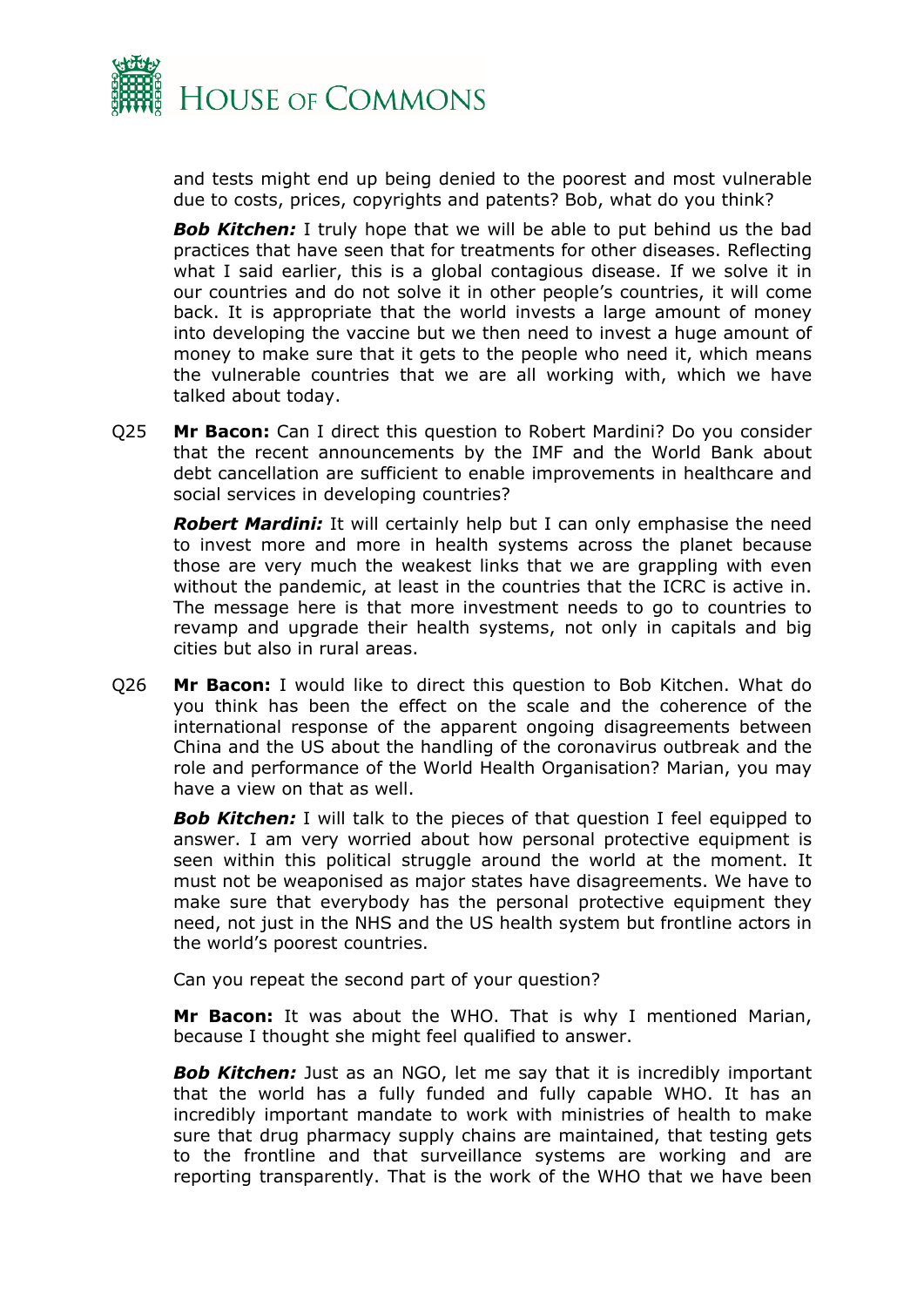

talking about for the last hour around testing and numbers. Without that fully funded, we are really going to be at a deficit. It is incredibly important that it continues to be empowered.

*Marian Schilperoord:* I just want to underline what Bob is saying. It is more important than ever to have a strong WHO that will co-ordinate and provide us with the information we all need to make decisions in our work.

Q27 **Mr Bacon:** Robert Mardini, if you could ask DFID to effect one change to its strategy, what would it be?

*Robert Mardini:* It would be even more flexibility of funds because we are in a very volatile situation where we need to adjust. In addition, it could perhaps lighten some of the reporting in times of emergencies. That would be helpful.

Q28 **Mr Bacon:** Robert Mardini mentioned flexibility and Bob Kitchen referred to the £20 million as a small, important start of the response from the rapid response facility. Do you think that could be scaled up using other DFID funds? Would you like to see it prioritise that over other things?

**Bob Kitchen:** I have been impressed with how DFID and other donors have reached out to existing partners in country and leveraged lessons that we learned from Ebola to build on what is existing already, so extending funding to existing partners.

The problem with that, and why I do not think it scales in a global outbreak that is unpredictable, is that we need to have flexible, nimble funding that is deployed as we see the outbreak worsen country by country. Making bets now that we should be positioning money in country X versus country Y is good, but it needs to be married with centrally administered, rapid funding that can be sent into countries as they worsen.

The RRF is a good model and I hope that this is the first salvo of funding to come through it. I hope that it is scaled up. DFID has a cadre of shortlisted programmes that have not been funded because it is only £20 million but they can rapidly move down that list and fund more programmes, which I hope to see.

I would also say that putting money in the hands of large, global, trusted partners to make decisions ourselves as to where the greatest needs are through consortia is another really flexible way to work.

Q29 **Mr Bacon:** Does that mean you in New York making a decision, or a navigation by judgment at scale on the ground locally?

**Bob Kitchen:** It means that you have the best of both of those, where global organisations are co-operating to make sure we are seeing the same things, making decisions to ensure deconfliction, and then teams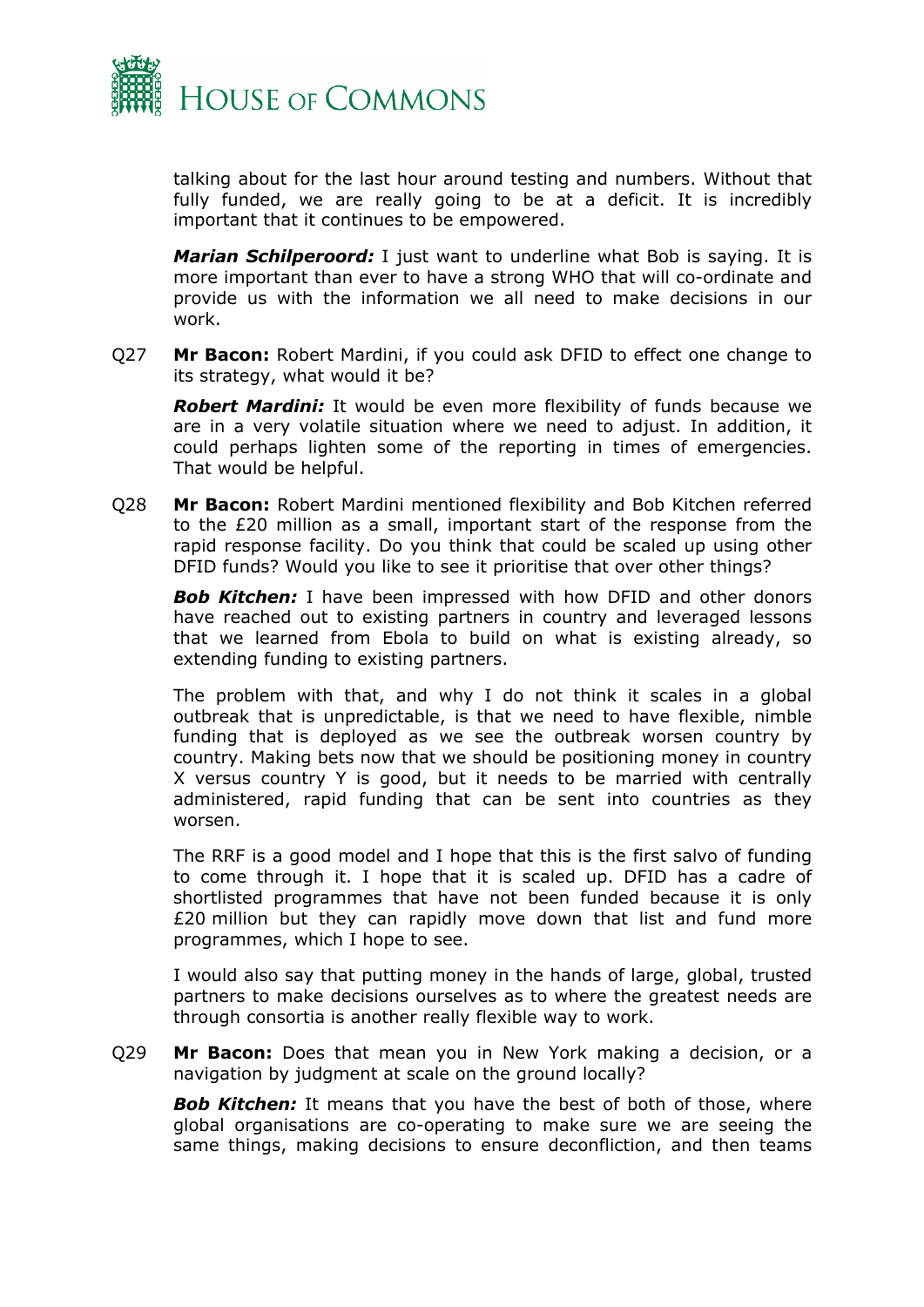

locally are making decisions on the ground as to where funding is needed.

*Robert Mardini:* Our key message to all our donors is that we need more COVID response funding and support, but it should not go to the detriment of other programmes and activities that were pre-existing before the pandemic. None of the conflicts that we are dealing with, unfortunately, was solved. This is also an important policy point that we are pushing with all our donors.

**Chair:** Robert, that is an excellent point to end on. Thank you for raising it. It needs to be heard.

Can I thank all of the witnesses on the first panel? Robert, Bob and Marian, the work you are doing and the work your organisations are doing is amazing and we are incredibly grateful. Can I give thanks to all of you and to all of your staff and volunteers across the world, from myself, the Committee and the British public? Thank you ever so much for all that you do.

*Robert Mardini:* Thank you very much for your support.

*Marian Schilperoord:* Thank you.

*Bob Kitchen:* Thank you.

#### Examination of witnesses

Witnesses: Nick Dearden, Rosemary Forest, Gwen Hines and Aleema Shivji.

<span id="page-17-0"></span>Q30 **Chair:** I would now like to bring in the witnesses for the second panel. We have four witnesses this time. We have Nick Dearden from Global Justice Now, Rosemary Forest from Peace Direct, Gwen Hines from Save the Children, and Aleema Shivji from Humanity and Inclusion. Could I start by asking each of you just to briefly introduce yourselves and to say a little about your organisation?

*Nick Dearden:* Thank you very much for inviting me. I am Nick Dearden, director of Global Justice Now. We are a campaign organisation. We work on reforms to the global economy, which we believe to be hindering, in the current situation, the kind of development solutions we would like to see. For today's panel, we are particularly interested in debt cancellation in the pharmaceutical system, and maybe in trade, if you are also interested in that.

*Rosemary Forest:* I am Rosemary Forest. I am the senior advocacy officer at Peace Direct. Our whole focus is on promoting and supporting locally led approaches to peacebuilding. At the moment we are working with 19 partners in 13 countries.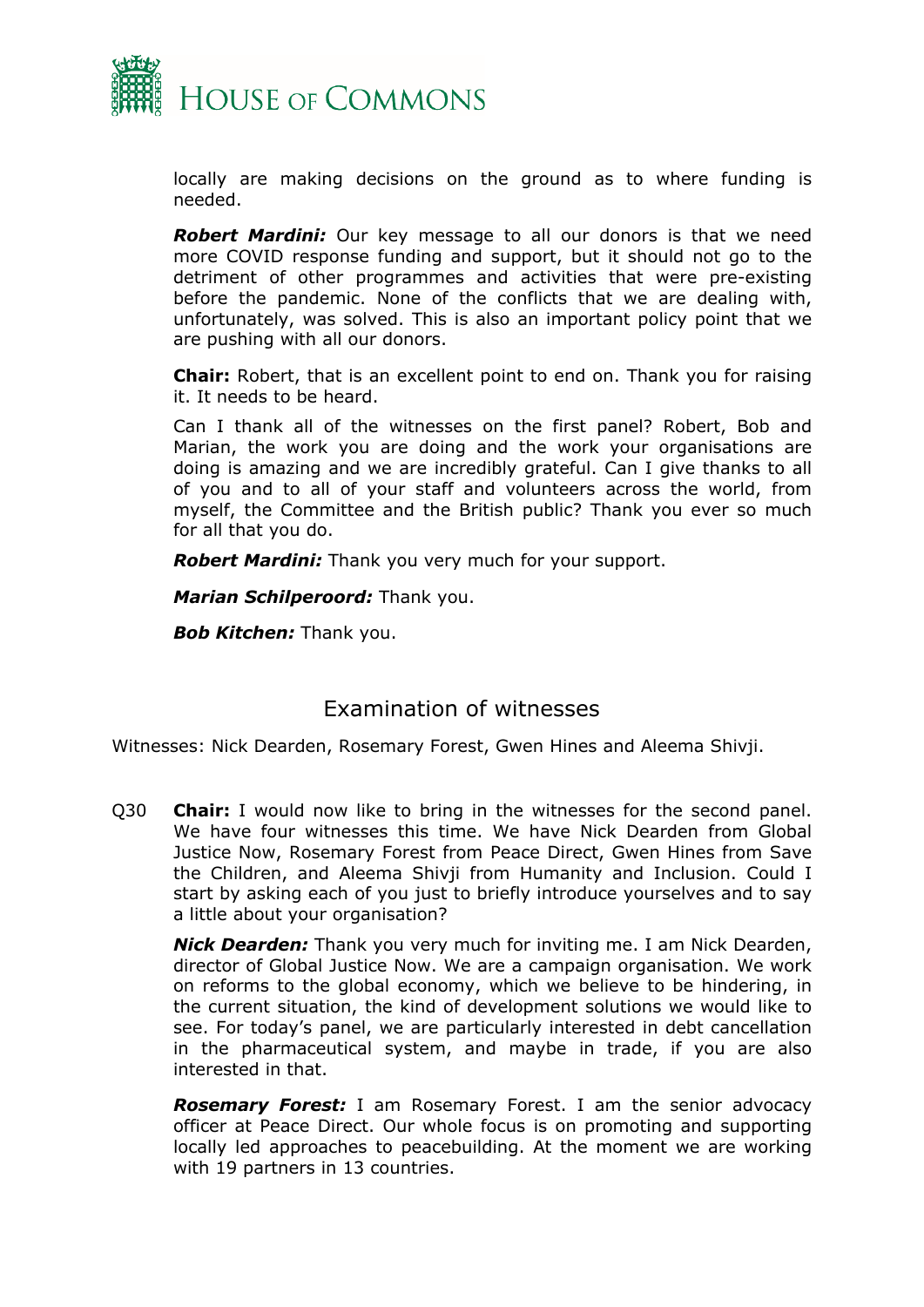

*Gwen Hines:* Thank you very much for inviting me. I am Gwen Hines. I am head of global programmes for Save the Children. By our mandate, we focus on children in health, education and child protection. Those are the three sets of issues we are focusing on in this response, but we are very much trying to integrate. We also operate at scale like others. We work in 120 countries, including the UK and other parts of Europe, but we specialise in humanitarian and fragile states overseas.

*Aleema Shivji:* I am Aleema Shivji. I am the UK chief executive for Humanity and Inclusion. Thank you for inviting me as well. Humanity and Inclusion operates in 55 countries around the world, supporting people with disabilities as well as other vulnerable groups, including older people, women and girls, in conflicts, disasters and extreme poverty. Our focus is to make sure that no one is left behind, and that very much extends to our response to COVID-19.

Q31 **Mr Sharma:** My questions are to Gwen and Aleema. To plan your work, do you have access to the data and information on where COVID cases are?

*Gwen Hines:* I know you were talking about data in the earlier session. It is not perfect at all but, like others were saying, we have very strong teams on the ground, including field offices all over countries, be it Somalia, Yemen or elsewhere. We have thousands of national staff on the ground and we use them to get data to add to official data.

We have recently been going through an exercise of looking country by country and cross-checking that with official sources. You can also use proxies to a certain extent, in terms of what you are hearing from people involved in burials or reporting cases at the village level. We are using that to understand what is happening.

We also have a number of health experts who are involved in the research side. We are tracking that research, which is so important, be it Imperial College London or other very good UK and other universities, and we are trying to understand how much we actually focus on shielding and mitigating versus dealing with the other issues. Just to give one example, at the moment we are not just tracking cases but we are also tracking food security, hunger and poverty, where we have 40 million people at risk, half of whom are children. It is very important to track not just health cases but other data as well.

*Aleema Shivji:* I completely agree with everything Gwen has said. We are doing similar. Our teams are really concerned about the spikes that we are starting to see. It is about complementing the data that is out there with the modelling that is happening. There is some great modelling that is being done by the London School of Hygiene and Tropical Medicine, for example, here in London.

We are looking at it from the angle of what we are seeing elsewhere in the world. We know that certain groups are particularly vulnerable and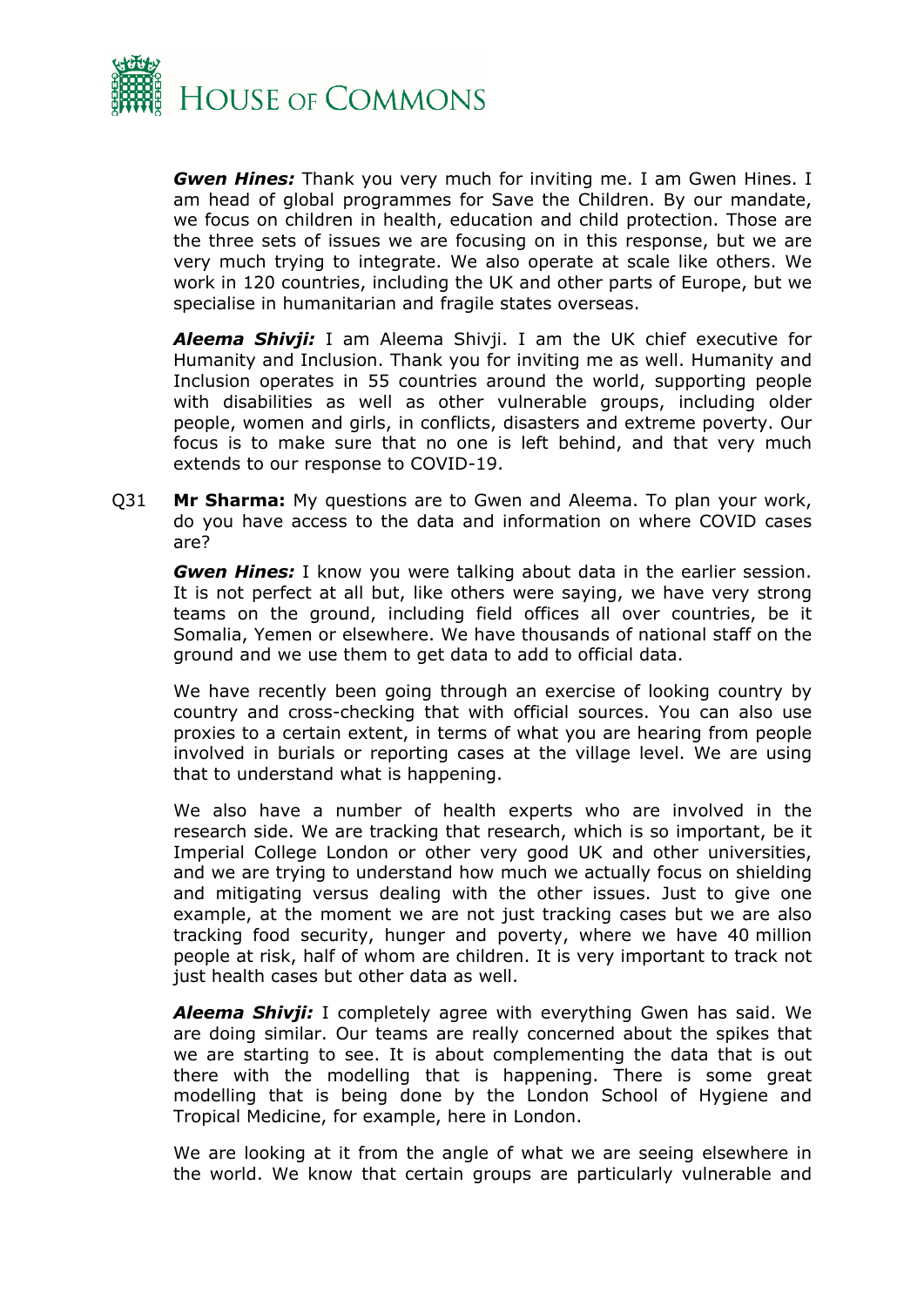

so, even in that sense, it is about specific data, knowing that some people with disabilities that have underlying conditions, most older people, people with noncommunicable diseases and those that are living in refugee camps and informal settlements, as you heard in the last panel, are going to be particularly at risk, based on what we are seeing elsewhere. We are really focusing our efforts in those areas, drawing on our extensive local networks.

It will be difficult to get the data. We heard lots of the challenges in the last panel. It is about looking at how data can be collected, not just through testing but also in terms of what we are seeing locally, but focusing that data collection on areas that are potentially at higher risk. We heard about prisons earlier. We are also looking at dormitories of migrant workers and looking at where there are higher concentrations of disability. For example, 27% of the population in Syria live with a disability and everyone over the age of 65 also has a disability, so you are talking about compounding impacts. Those are micro aspects of data that are also important.

Q32 **Mr Sharma:** Are there any lessons to be drawn from how the coronavirus outbreak has been tackled in China, Europe or the US? Again, that is for Gwen and Aleema.

*Gwen Hines:* Yes, there are definitely lessons. We are all learning more, day by day and week by week, about this virus, including who might be more or less susceptible and what happens. Early on there was an assumption that children would be less vulnerable and there were some suggestions about how big the impact would be in hotter countries. We are obviously tracking things like that but we are very worried; we should not assume that what exists in one country exists in another. For example, if you look at a disease such as childhood pneumonia, if you are malnourished you are 40% more likely to get that. We also, of course, have people with TB, HIV, poverty and other sorts of issues. We cannot assume that we will get the same instance of disease.

I know you were talking about the Rohingya camp at Cox's Bazar earlier and we are also heavily involved there. There are 36,000 older people in that refugee camp, which is a lot of people living with 900,000.

One of the other lessons we are looking at is to what extent social distancing is possible. In many of the places we work, it is just not possible. Instead, we are focusing more on shielding the most vulnerable.

One of the big issues we are focusing on, at Cox's Bazar and also more generally, which is one of the big lessons from Ebola, is that we should not focus just on specialist treatment at the expense of community healthcare. That is really important. Save the Children already works with 500,000 community health workers around the world. They have been a foundation of the work we do in communities. Part of our global response is to upscale that by another 100,000 people because we believe community health workers are a vital part of that response.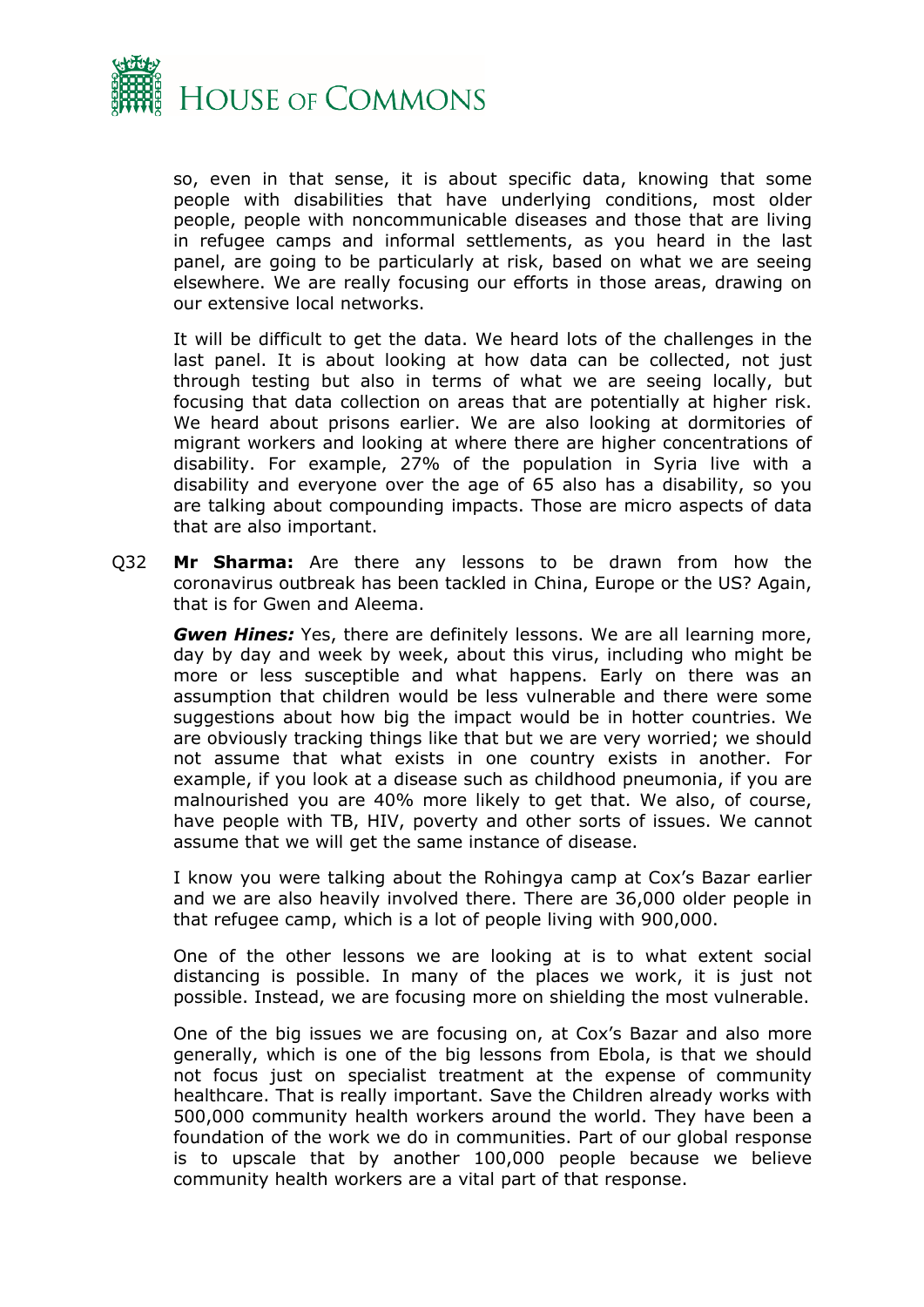

*Aleema Shivji:* I agree with everything Gwen has said. We are also looking to learn from the secondary impacts. We hear quite regularly, here and around the world, about the mental health impacts. We are putting that at the front line of our response right from the beginning. We already know that many of the vulnerable people in the world already struggle with mental health difficulties, whether that is because they live under bombing and shelling, they live under the poverty line or for whatever reason. Those pieces of learning are as important as how the virus itself is spreading.

The other element of that is looking at the learnings around the mechanisms that are being put in place to mitigate the economic impacts and how we can work locally to have similar mechanisms to make sure that immediate social protection mechanisms are put in place in countries that often do not have them in the first place. We have seen huge injections of money into individuals, companies and organisations here in Europe and around the world, and that is also an area of learning.

The third area that I would highlight here, which we have heard a lot about in the news, is domestic and sexual violence. We heard a little about this from Bob in the last panel. We know, for example, that women with disabilities are twice as likely as other women to experience domestic and sexual violence. Already having that data and knowing that domestic and sexual violence has spiked in other parts of the world means that there is a real importance to redirecting resources there and making sure that those resources continue to be available, accessible and inclusive.

Q33 **Pauline Latham:** I want to talk about the direct impact, so my questions really only affect Aleema and Gwen. In terms of acting first to avoid and then to treat cases of coronavirus infection, what are the key challenges in the environments of which you have experience?

*Aleema Shivji:* One of the key challenges that we are facing, which is no different than here, is access. We work in 55 countries; in 37 of them, the teams are seeing significant and critical impacts on logistics. That is because borders are shut, international flights have stopped, domestic flights have stopped, movement is not allowed from city to city, supply chains are not working and we cannot get personnel, whether from neighbouring countries across borders or people who are out of their own country coming back home again. We are facing a lot of logistical issues.

It does not mean we cannot work. We are being creative. As some of the others in the panel before spoke about, we are using technology. We are connecting with the communities we work with, using WhatsApp, telephone, radio and different mechanisms to compensate. That does not compensate for everything. You cannot send critical supplies by WhatsApp, obviously, and so there is a huge challenge in terms of supply chain and logistics.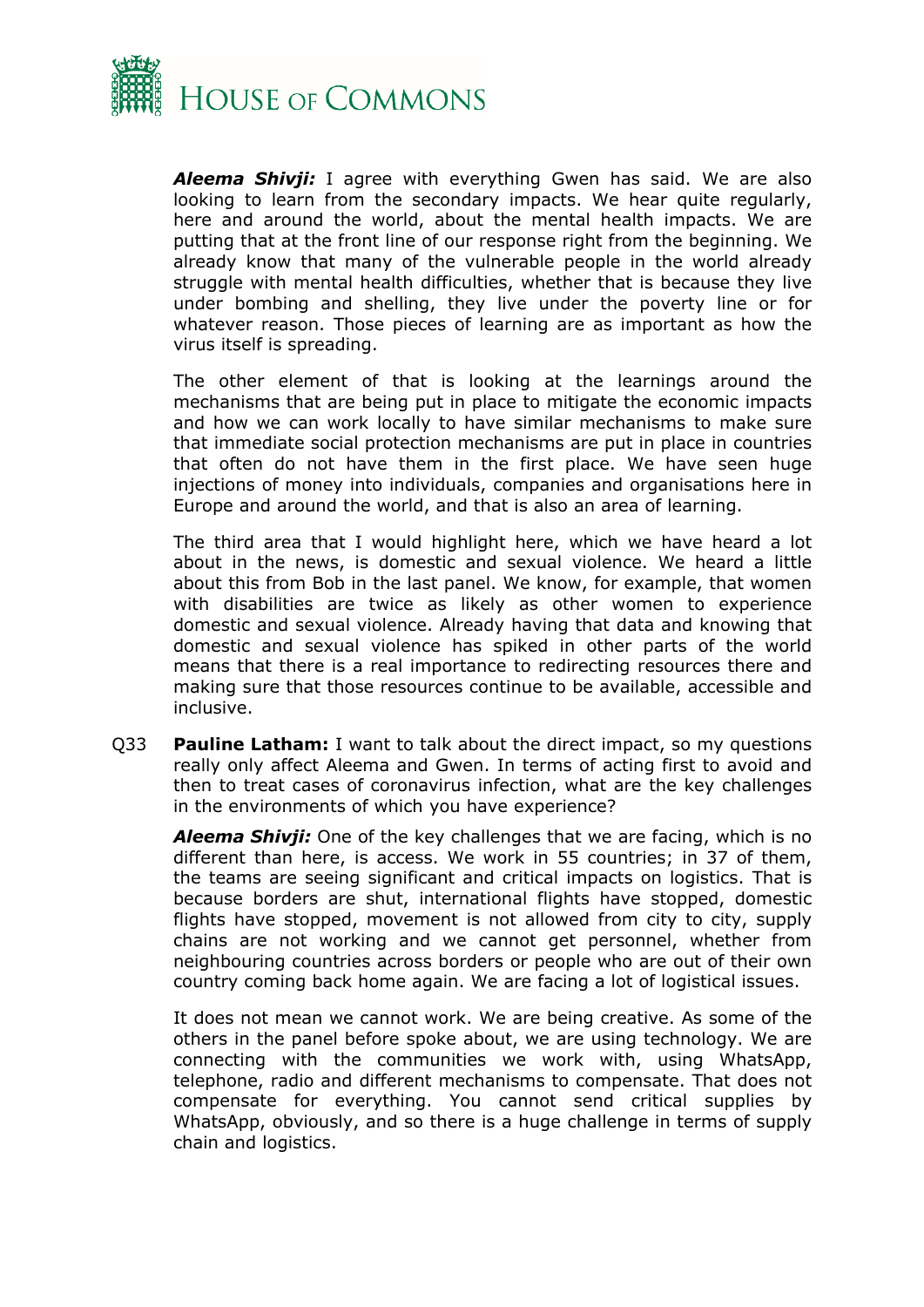

One of the other challenges we are also seeing, tied to the supply chain but also to humanitarian access, is decisions being taken by different Governments that are really worrying. We are seeing evidence that some countries are putting in place mechanisms where their testing and treatment will target nationals and not refugees. We are seeing some Governments focusing their response in particular electoral districts ahead of elections. We are seeing a lot of complications that are actually not directly related to COVID but that are really impacting.

That is something really powerful that the UK can do, directly through DFID and the Foreign Office as well as via their role in the Security Council: to push for a principled humanitarian response, humanitarian access and a UN resolution on the pandemic, as well as calling out all these breaches of a principled humanitarian response.

*Gwen Hines:* I completely agree. In some ways, we are all very experienced in dealing with refugees, fragile states and very tough situations. We have been working in eastern Congo for the last year on Ebola, where it is very similar in terms of explaining what it is, working with local community workers and working on community education. We reached a million people, so we know we can do it. We know we are on the ground in the tough places and we know we can do it at scale. What is different this time is that you cannot move people between countries.

I should thank the British Government, which helped us recently to get some health experts into Bangladesh, who are part of the Cox's Bazar response that we are doing. That is really important. They are also helping us with things like visas. We all work with international teams who are experts in their field; it is just about getting from A to B. I had people in Kenya transiting through London to Bangladesh. It is not easy right now, but it is really important to be able to do that.

It is also really important to think about how we respond quickly. This was touched on in the previous panel. We have platforms and programmes ready to go all over the world. What we want to do most is to get flexibility so we can build on those. We are already responding through education programmes, to think about how you maintain that learning in a very basic way, be it in the household, at community level or with radios if there is not good technology. Suchana, a programme DFID is funding with us, works with the poorest people in Bangladesh. We have switched funding around some of the ways of working and we are integrating handwashing and hygiene education into that existing programme. That is how we can do it if we are given the flexibility.

Q34 **Pauline Latham:** In the countries you work in, have you made any estimates or assessments about how bad the outbreak might get and the resulting fatalities that will inevitably come about?

*Gwen Hines:* There is lots of modelling and we are not doing it as individuals. We obviously feed in our information but we cross-check it against ourselves and with other research organisations. There are a lot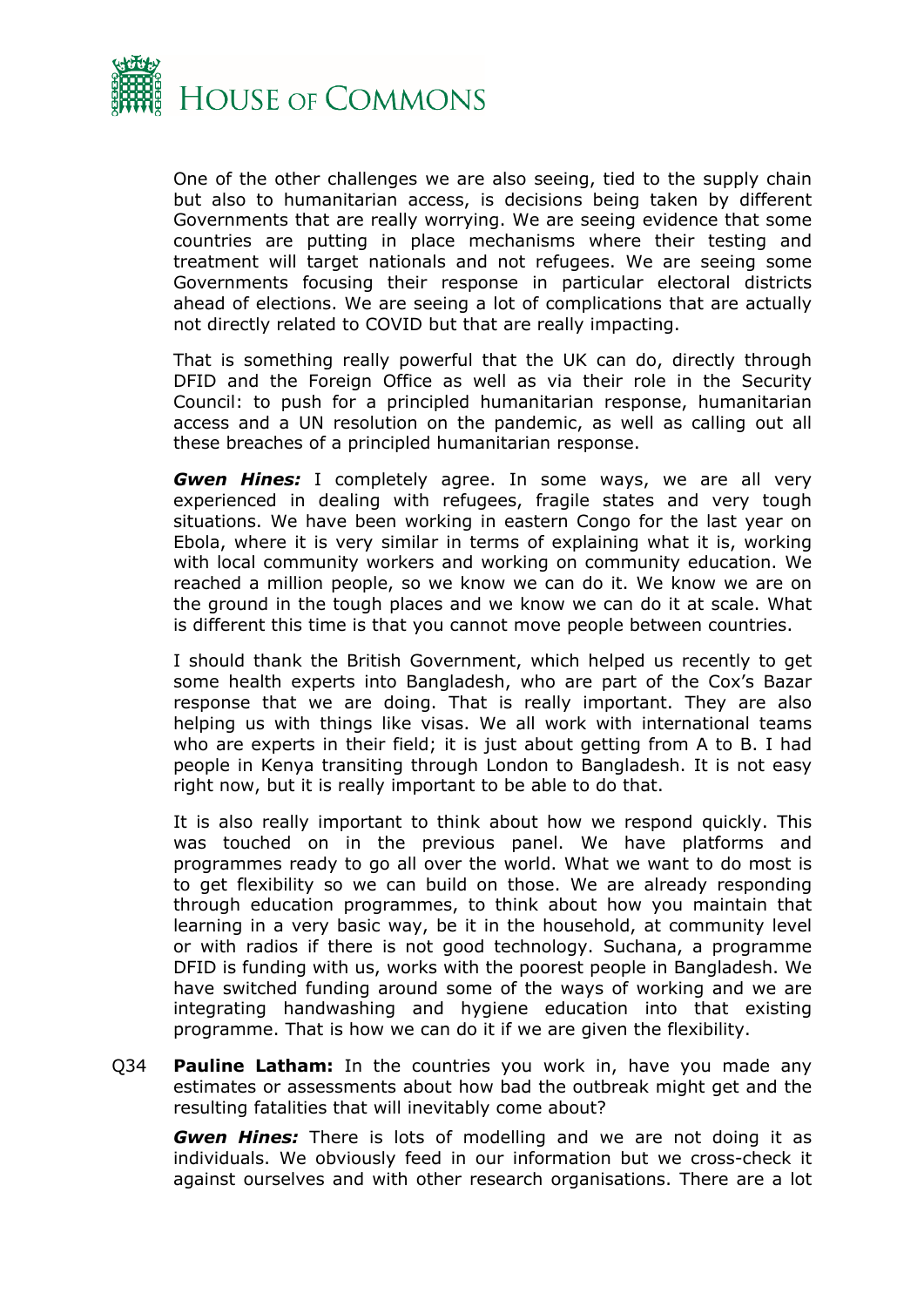

of very scary estimates out there. There are estimates of 30 million fatalities in Africa if we do not get this right. So far, thankfully, we have seen fewer cases than we feared at this point in the cycle but we do not yet know whether that is under-reporting or whether lockdown had a good effect. It is very hard to say. As I say, you have to put that in the context of 40 million people who are potentially starving and very poor, which also kills people.

We are tracking those numbers very carefully. We know there is a lot of under-reporting. We know that, once it gets into places like Cox's Bazar in a big way—you already have the first case—that could be very significant.

*Aleema Shivji:* I would reiterate the same points. We are using a lot of the similar estimates and we are very much concerned about this layering on top of different crises. At the beginning of the COVID-19 outbreak, 170 million people were in need of humanitarian assistance. Despite a global ceasefire, there is still fighting and deaths happening in the Sahel over the last few weeks. We have all these underlying problems as well that are not going away and that are being compounded. We are very much looking at COVID-19 but in the context of a number of ongoing underlying crises that are affecting millions of people worldwide.

Q35 **Pauline Latham:** Could you suggest any urgent steps that might be taken to avoid or treat the cases of COVID-19 in the global south? What are you doing to protect, and be prepared to treat, the particularly vulnerable and marginalised groups that you work with? You work with disabled people particularly, who are obviously very vulnerable in this crisis.

*Aleema Shivji:* Absolutely. In terms of the steps we need to be taking, it is about making sure that the response is inclusive and intersectional, recognising that certain segments of the population are going to be more at risk, either because of their refugee status, overcrowding in the environment they live in, their age or their underlying health conditions. It is about making sure that the entire response is inclusive. The UK can really play a leading role there. It is already playing a leading role, with many thanks to this Committee for the disability inquiry that led to DFID's first disability framework a few years ago. DFID is really seen as the leader on inclusion and the UK has a real role to play to put that into practice across the entire response.

In terms of doing that at scale and quickly, the UK is contributing significantly to the global humanitarian response plan, which has a big focus on inclusion, which is fantastic. It is about really pushing those commitments practically, making sure that all the data that is collected is desegregated by disability, age and gender. DFID funded us as part of its strategy to develop e-learning for partners on disability disaggregation. This is the time to enforce the use of that tool among all of its implementing partners, the UN included. It is about making sure that the response is inclusive.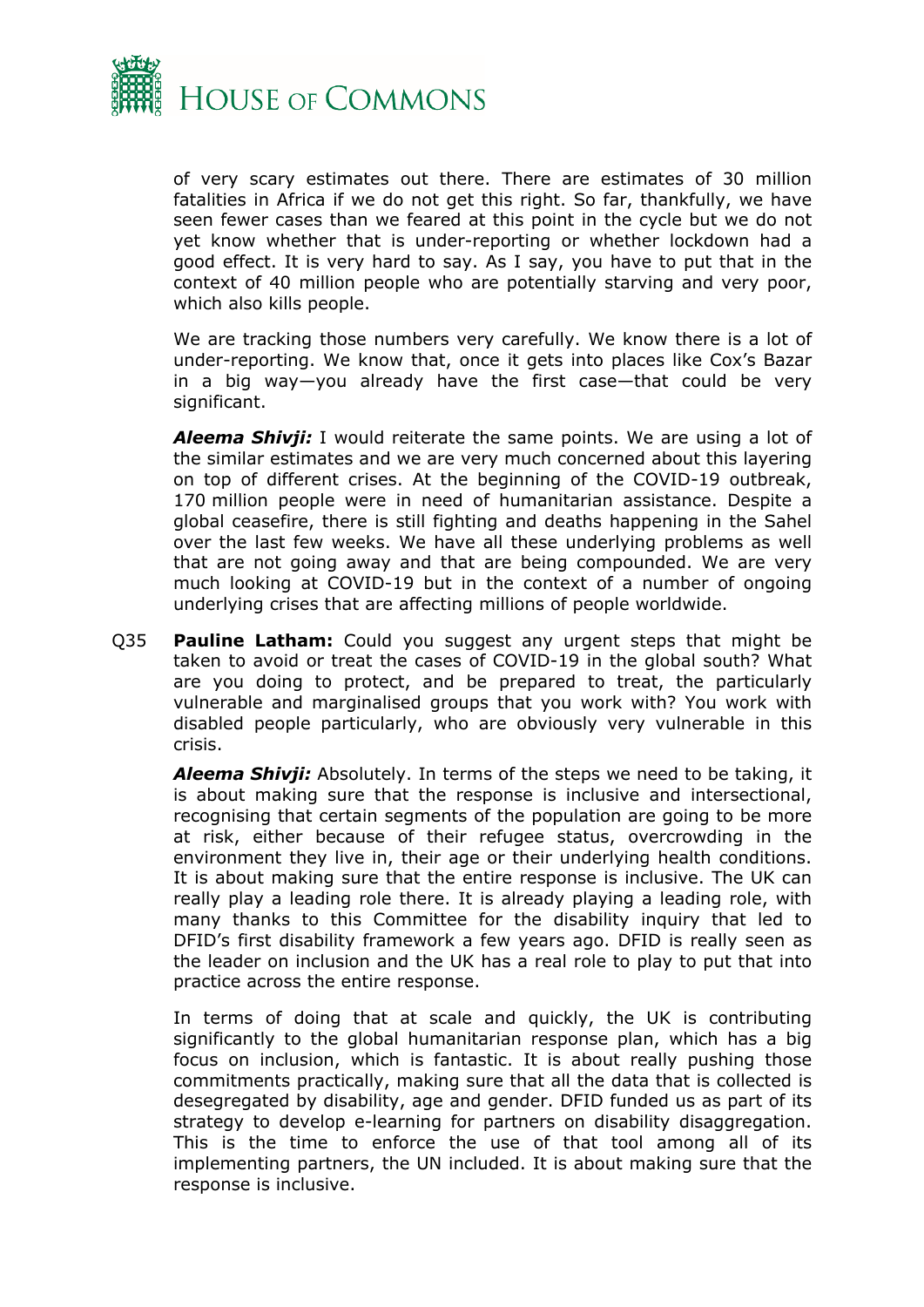

In terms of what we are doing, there are a number of different strands. One part of it is making sure that we promote accessible public health messaging. For example, in India and Nepal we have translated the Governments' public health messages into the national sign languages, in partnership with Government. We are also working to make sure that people with disabilities have access at an individual level to care and treatment, signposting them. This is utilising our massive community networks.

The strength of the response going directly to the front line is that frontline organisations, be they international or local, have extensive community networks of community workers that know the grassroots communities, that know the families and that are able to make sure that that messaging reaches them. That is a big step that would be really welcome from the UK. The UK has made a big commitment to localisation but most of the funding for this response has gone to large agencies, in particular the UN. While that is important, as colleagues on the previous panel said, what we need right now is money on the front line. Dedicating a proportion, say 30%, of what has gone to the global humanitarian response plan to go directly to frontline organisations would be an immediate practical step.

Q36 **Pauline Latham:** Gwen, we have enough problems with this virus at the moment with our health and social care provision. How do you think it affects the global south? There are lots of challenges with the global south. Has it created new ones, or is it just more of the same?

*Gwen Hines:* Yes, it has created some new ones in that, obviously, it is an unknown disease and there are not specialists for this, but the real issue for the global south is that it has reinforced the vulnerabilities that were already there. A vulnerable country such as Malawi had very few doctors, nurses and so on, and there basically is not an intensive care unit. The issue of ventilators is a huge debate in the UK but it is a distraction for many of the places where we work. Frankly, there is not even oxygen, power, basic treatment or doctors and nurses. It is about having appropriate local responses and the way they work.

Think about something like education, which we have not talked about much so far. We already had a huge number of children who were not in school. We now have roughly 1.5 billion children around the world who are out of school. Again, we know that it is the most vulnerable of those who are now at risk in their own communities and who are least likely to go back. We want to maintain that learning now and then we want to focus again on the lessons from Ebola. How do we make sure that girls and other vulnerable children go back to school when this has finished? In the meantime, we have to work with teachers because often they are not being paid at the time. They are very scared and nervous about it. It is some of the same issues that we have in the UK but on a much bigger scale.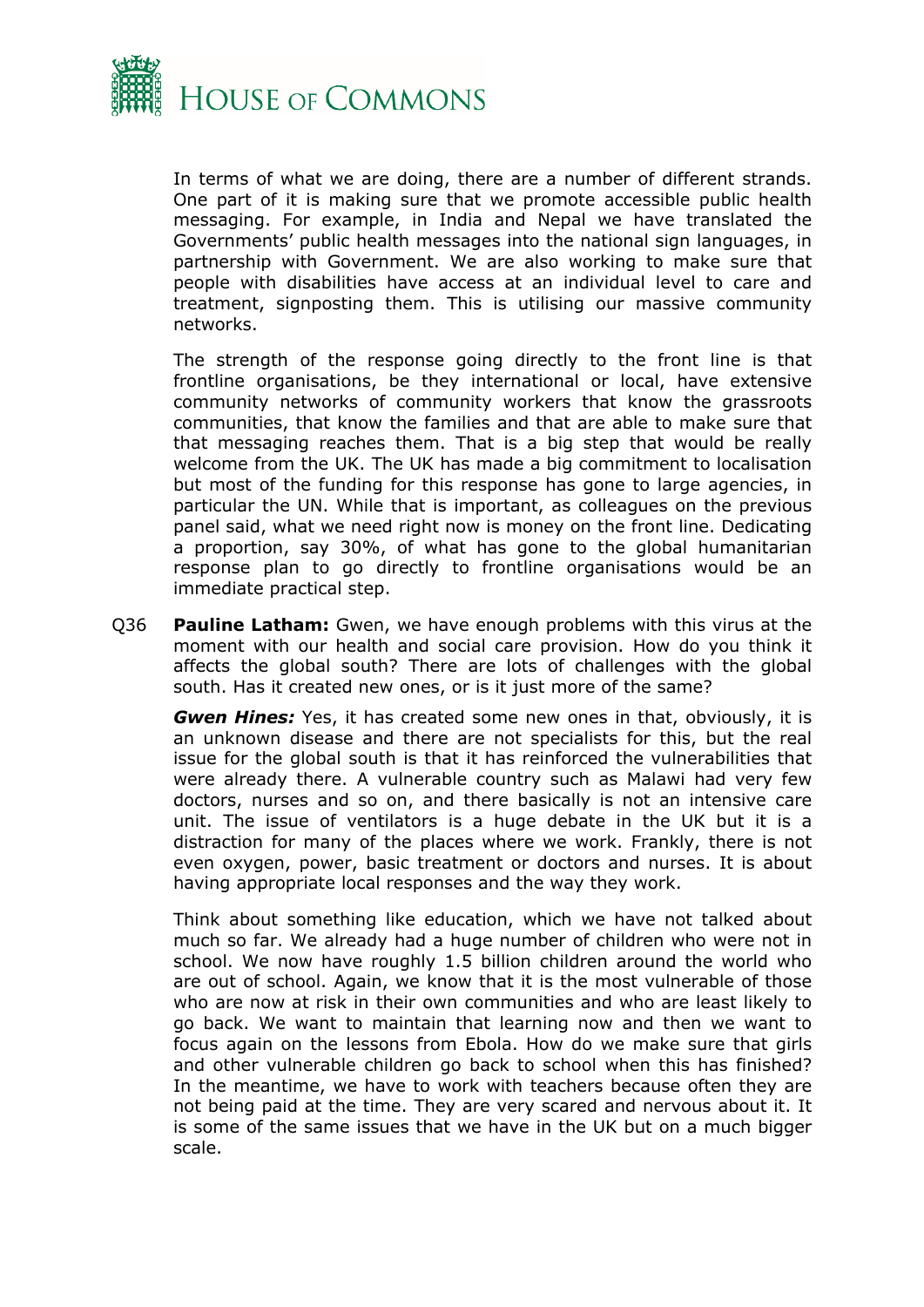

Similarly, in the UK there has been a massive economic response. How will that possibly work in very poor countries where their budgets were already incredibly tight? We need to understand the trillions that have gone in in the UK and the US and what that feels like for a very poor country.

Q37 **Navendu Mishra:** This question is more for Nick and Rosemary. What disproportionate effects are faced by the vulnerable groups you work with, arising from steps commonly taken by global south Governments to tackle the COVID-19 outbreak?

*Nick Dearden:* We have seen quite a rise in measures that have been taken. Some of the measures taken by developing country Governments are the same as measures that have been taken in the global north but, clearly, they have a very different effect when huge amounts of the people in your society are employed in the informal sector. Essentially, if you put them into a lockdown, they cannot earn any money. There is an immediate food crisis in countries where enormous amounts of people work on the land to produce food for a society. If you put people into lockdown, that creates a crisis.

This is all adding on top of the crisis that Gwen was just talking about, where you have seen the largest capital outflows in history from the developing world—four times bigger than the 2008 crash. There is not that capacity, at Government level, to be able to deal with this. That is part of the thing to remember here: for many countries in the developing world, this was an economic crisis before it was a health crisis. We fear the health crisis is coming to many countries but, first and foremost, this has been an economic crisis that will continue for a long time into the future. How do we help those countries mobilise the resources so that they can put things into place similar to what our own Governments are putting into place here?

Debt cancellation is one of the biggies, because that is the fastest way that you can release spending capacity for developing countries in the here and now. I can go on to talk a bit more about that if you want, but I know that your question was more general so I am happy if Rosemary wants to come in.

*Rosemary Forest:* Right now, we are seeing local peacebuilders report significant impacts on the conflict dynamics in their communities. That is, in part, in relation to the inequalities that are becoming more apparent because of the lockdown measures, but it is also through things like attacks on healthcare workers and a rise in xenophobia leading to attacks on ethnic minorities and migrant groups, for example, which we are concerned could set a precedent for normalising identity-based violence in the longer term.

We are also seeing that programmes and activities that were around fostering social cohesion in particularly divided societies are being challenged by both the social distancing measures and the attempts to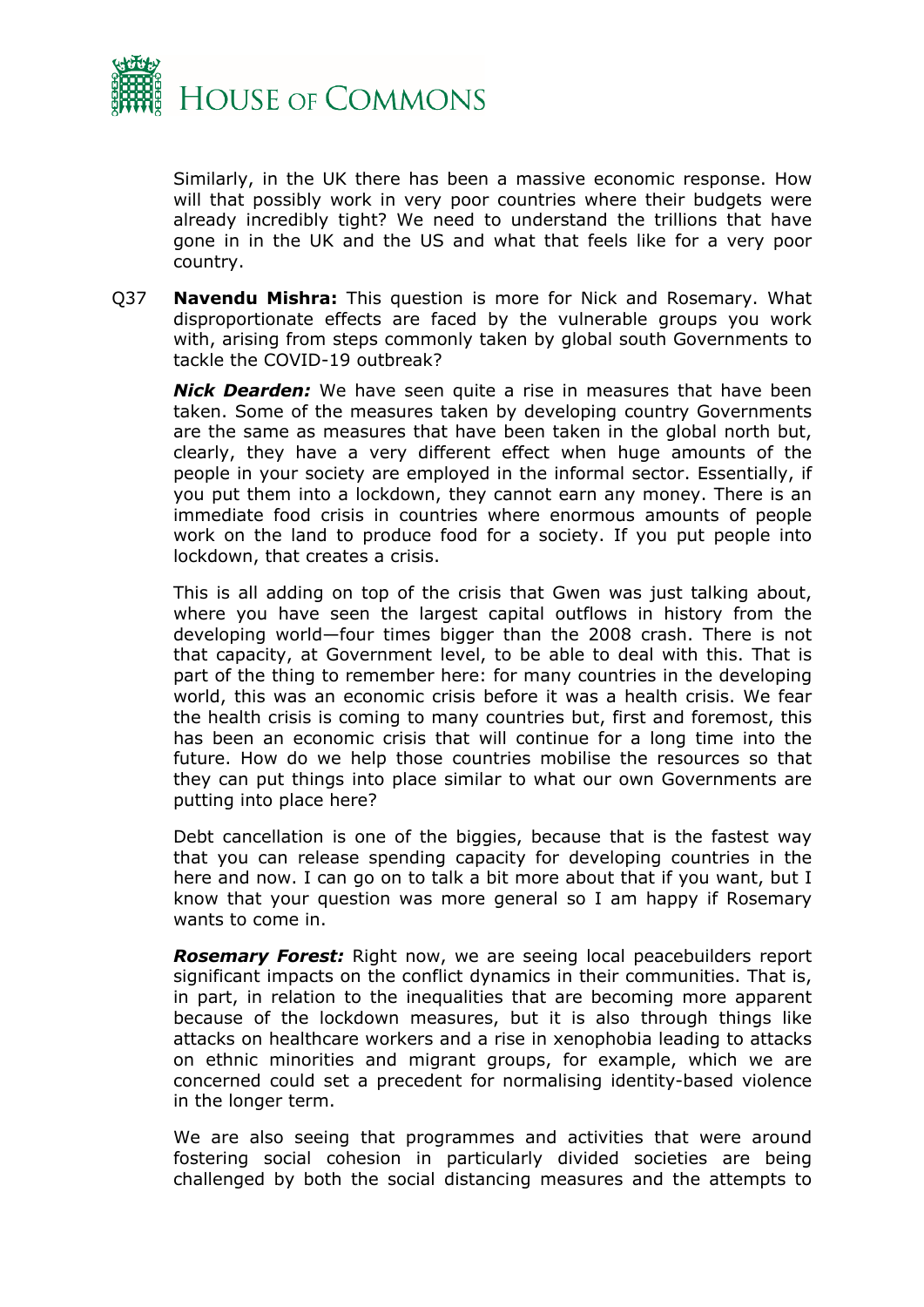

further lock down and some of the Government authoritarian measures that are being put in place, which are being used to target either human rights defenders or opposition leaders, for example.

Although our partners are in very different contexts that have varying levels of the lockdown effects, from full lockdown in Zimbabwe to semirestrictions in eastern DRC, their work is having to really adapt to very changing situations on a day-by-day level. Going forward, it will be really crucial that all our health and humanitarian interventions have a conflictsensitive element to them, so that we are not exacerbating existing tensions or potentially fuelling new ones.

Q38 **Navendu Mishra:** Do you think that local or multilateral agencies are sufficiently mindful of the issues that you mentioned?

*Rosemary Forest:* All organisations are more aware now of the importance of taking a conflict-sensitive approach. At times, there is a challenge that local organisations are often left out of our planning or the response until the last minute, or they are just brought in to deliver specific activities. Building on their knowledge, their expertise and the trust they have with local communities is really crucial to delivering both a conflict-sensitive approach and to build on the community engagement. Both Gwen and Aleema mentioned the importance of community engagement in tackling stigmatisation and tackling the misinformation we are seeing. The local organisations are really well positioned to help convey messages—public health messages as well as those around social cohesion—in a way that can get through, which international organisations are not always able to convey correctly.

We all have a role to play, but I would like to see a greater emphasis on the inclusion of local organisations' perspectives, knowledge and capability in the response.

*Nick Dearden:* There has increasingly been a recognition that, clearly, this is the biggest crisis that we have seen in decades, if not ever. Therefore, the response that we need to mobilise in reaction to that needs to be absolutely enormous. That has not quite fed through to specific policies yet. Some fabulous work has been done, and I would definitely recommend that the Committee has a look at some of the reports of the United Nations Conference on Trade and Development, which talk about the scale of challenge that is necessary and some of the structural changes that are required in the global economy to meet that.

I am not sure, in terms of the very specific policies that have been put forward by, for example, the International Monetary Fund and the World Bank, that we are there yet. Too much of it is a bit too business as usual. Large amounts of new lending is fine, but I am not sure that the new lending recognises that this is a real structural problem. It is not just a short-term liquidity problem. This is going to be a real structural problem for many economies for many years down the road and, therefore, we need, for example, real debt cancellation and a release of IMF currency—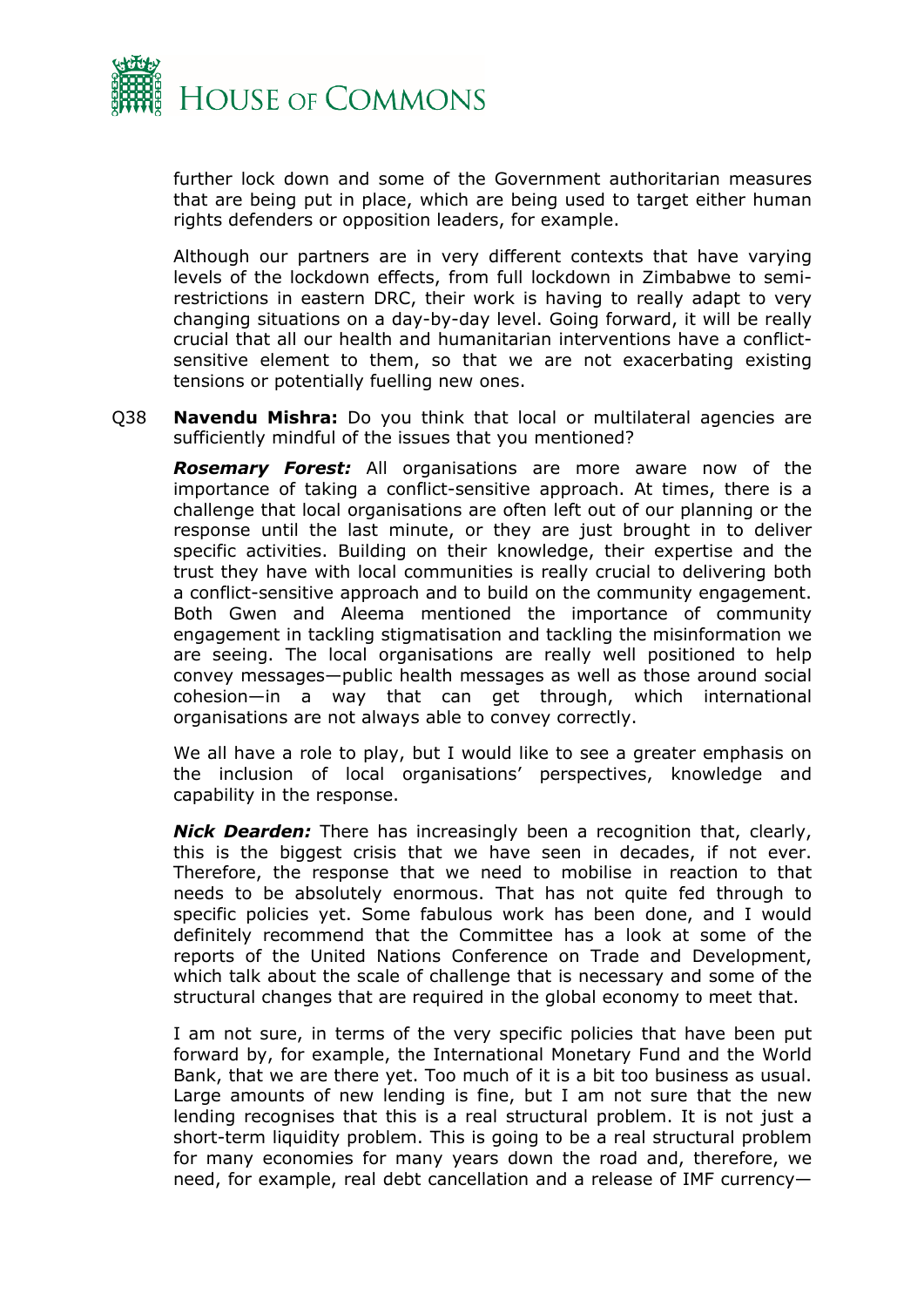

the special drawing rights that are being currently held up at the US level.

We need more of a focus and more co-ordination around public sector options at a global level. This would be a big message of mine to DFID. DFID has done some great stuff in terms of building public sector capacity around the world, but increasingly it has developed a bit of an obsession with getting private capital into what we traditionally regard as public sectors in developing countries. This crisis shows that that does not build the resilience that societies need in order to be able to deal with a crisis like this. We must build that resilience, and the public sector option is the best way to do that.

Q39 **Navendu Mishra:** This question goes to Aleema and Gwen. How have you coped with the restrictions imposed by Governments on travel and contact, in terms of your operations?

*Aleema Shivji:* We have done a number of things. First, it is about constant negotiations with Governments locally. In some countries, humanitarian workers are not seen as key workers, so we are trying to negotiate exemptions so that we can move. That has been a massive challenge. There are countries such as Jordan, until it opened up last week, where we were not considered key workers, so it was quite a challenge. In Uganda at one point, there was a restriction of two people per vehicle. When you have a whole team of community workers that go out to a community and mobilise on foot, it makes the logistics really complicated.

We have been trying to talk to Governments locally. We have been managing remotely, a bit like how this Committee is running. Where technology exists, it works quite well. Somalia is quite a surprising context where, actually, everyone is pretty much connected online and so we have been able to stay in touch with the communities we support through online mechanisms.

We have benefited from the first EU air bridge last week, being able to send goods and people into the Central African Republic. We have really been trying it in different ways. We have prepositioned stock, particularly PPE, in our warehouse in Dubai so that, when we can get it to that next leg to particular countries, we will.

It is really about using innovative practices to overcome some of the challenges. While those are definitely possible in the short term, the concern is for how long we can continue to work in this way. Picking up on something I said earlier around acceptance and communities, a sense of mistrust in what is happening has come out from a few people. There is only so long that you can engage with the communities you work with at a distance. At some point you need to have that face-to-face contact. This is something we need to continuously push for.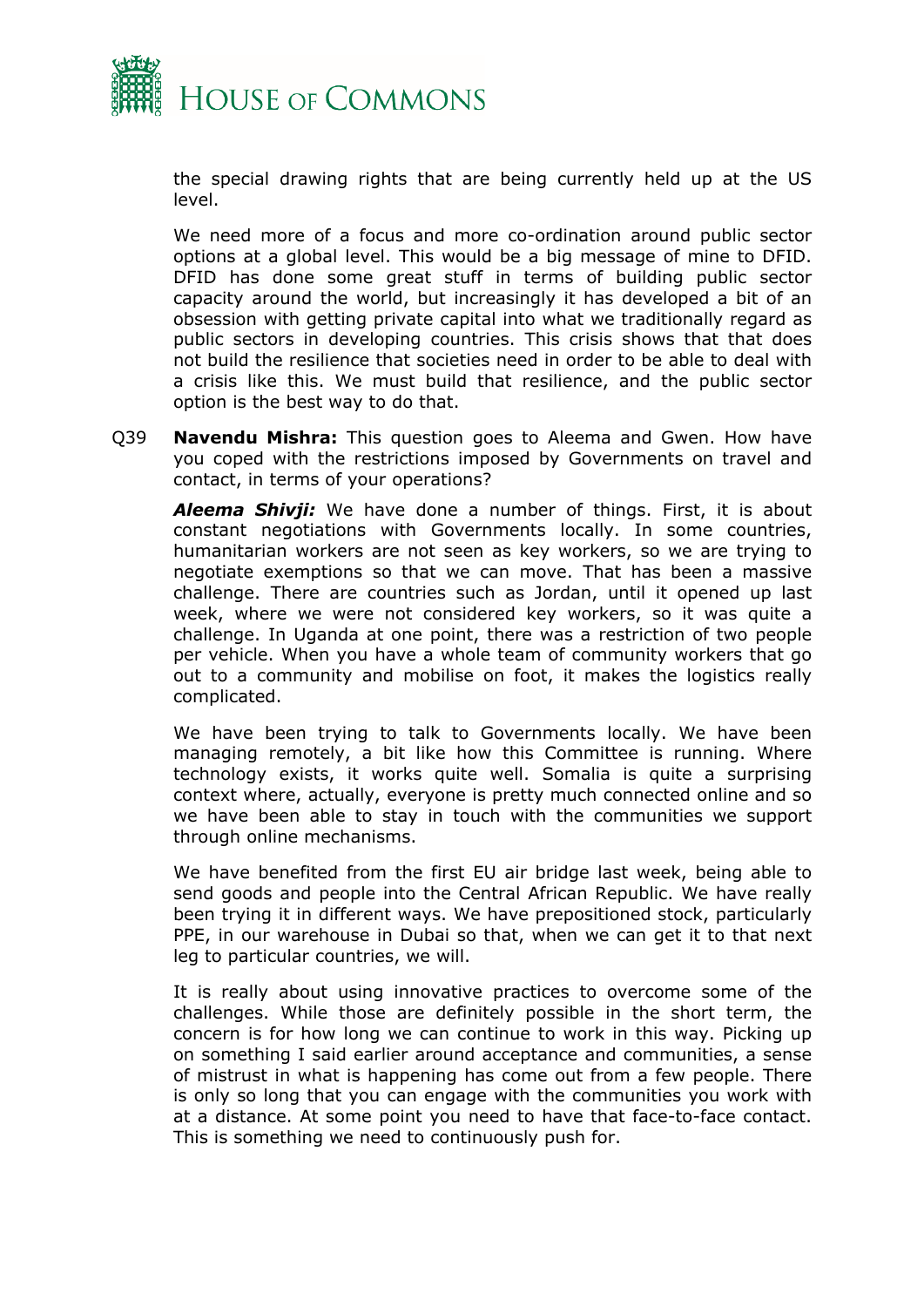

*Gwen Hines:* It is definitely case-by-case negotiation and we are seeing exemptions coming through for humanitarian workers, which is fantastic. Anything that the British Government can do to help on that is incredibly important. Because our staff are largely based out of local field offices and work in their own communities, they are able to still move around. What you cannot do is get the links, as Aleema says, in terms of stocks and supplies.

There are a lot of staff not in capital cities who continue to do the work they do embedded in the villages. We are obviously trying to make sure our own staff are safe and that we give them the right guidance, and also that we are not exporting cases into places. The staff we have just sent to Bangladesh, for example, are now in quarantine, to make sure that there is no risk of them passing cases into the Rohingya camps. There are a number of things like that.

We are also doing a lot online. All of us have had to suddenly think about digital in a fundamentally different way. The Humanitarian Leadership Academy's Kaya platform is one that DFID helped us set up as a public good for the sector a number of years ago, to provide humanitarian capacity-building on a mass scale. We have seen thousands of people accessing their free resource and advice on COVID from day one, and we are now pushing out a lot of other things, such as safeguarding, wellbeing and all sorts of other things for free through that platform as well.

It really is changing the way everybody works but it is the biggest humanitarian emergency where a lot of the experts in this cannot actually fly so we are doing a lot of remote work as well.

Q40 **Navendu Mishra:** The digital way of working seems to be a massive factor in all your organisations.

The last question from me is to all the witnesses. How realistic might the "nobody left behind" approach be when it comes to this pandemic? Do you think it is practical that nobody will be safe until everybody is safe, whether by vaccination or eradication?

*Rosemary Forest:* "Nobody is safe until everyone is safe" is actually a really important aspect that should be guiding all of UK aid policy as well as our defence and security policy going forward. Taking a shared security approach, whether that is our health security or our human security, will be crucial, because we are all so affected and connected. We have seen this from the examples that Gwen and Aleema have shared about the ability the experts have to bring their expertise and the local organisations' ability to share their expertise. We are all going to be affected and that shared approach and that shared security needs to be at the forefront both of our immediate response now as well as looking forward, for example to the integrated review next year. It has to be central.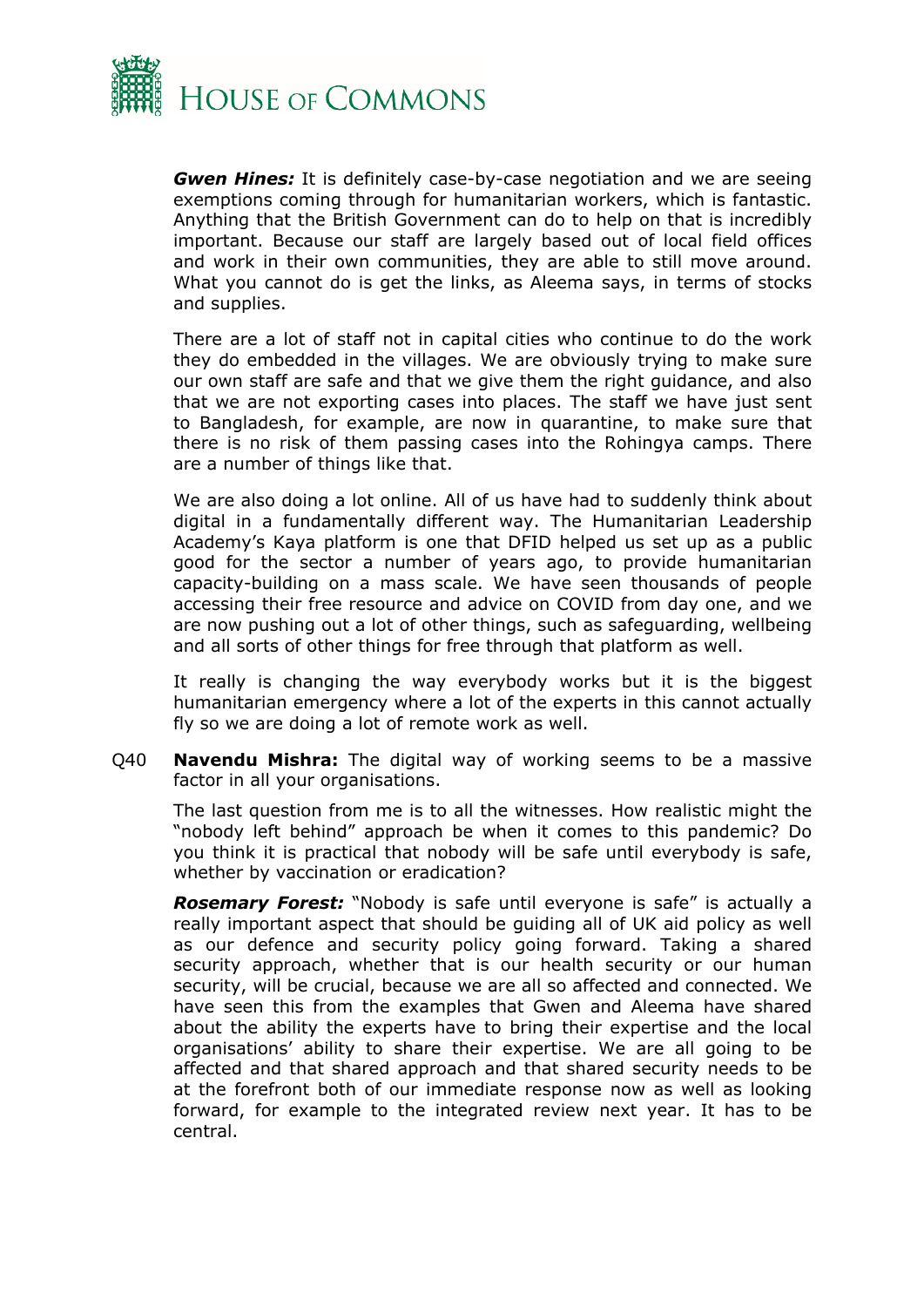

*Nick Dearden:* You mentioned a vaccine there, and obviously we are pinning a lot of hopes on a vaccine at the moment. In the meantime, we are trying to make treatments work where they already exist. One of the things getting in the way of that is the fact that, to some degree, we have a very dysfunctional pharmaceutical industry. That is not just coming from a campaigner at an NGO in Britain; Lord Jim O'Neill has been talking about this for several years now, in terms of how the pharmaceutical industry often spends more time sitting on patents and paying out dividends than it does on research and development.

That means the public sector has to put a lot of money in, and it is great that Britain has stepped up and done that, but if we want to make sure that nobody is left behind, it is really important that we put conditions on that funding. They have not done that yet. Those conditions should ensure that, if public funding has gone in, any potential vaccines or treatments cannot be covered by a 20-year patent on behalf of the pharmaceutical industry so that they can charge whatever the market will bear in different countries.

There are lots of proposals on the table for how we can do that at the moment. There is a great proposal that Costa Rica has put forward, which I believe the World Health Organisation will endorse today. They are having a press conference about now about it.

The UK Government have been great at putting money into pots. The more they can do that to leverage change in a system that has been failing us for too long, the better. When it comes to drug production and pharmaceuticals, that is one place where we can really do that and really make our leverage felt.

*Aleema Shivji:* This is the ultimate test of "leave no one behind". I do not think we could look the world in the eye and say we left the most vulnerable behind. Leaving no one behind is the fundamental principle behind the sustainable development goals. It was one of the fundamental principles behind the world humanitarian summit. It is at the heart of the UK strategy and this is the time when we absolutely have to focus on the world's most vulnerable, whoever they might be and wherever they might be.

Q41 **Navendu Mishra:** Perhaps Gwen might want to take this question, though I am happy to have other people speak on it as well. What are the risks of virus-free countries or communities pulling up the ladder, or other divisive activity occurring at national or local levels?

*Gwen Hines:* It is obviously a really big risk. You might well see it with countries that feel better off and better able to protect themselves. It is also not possible. We know that you may close an official border but people will still find ways to come through and that is why the point on global security is so important.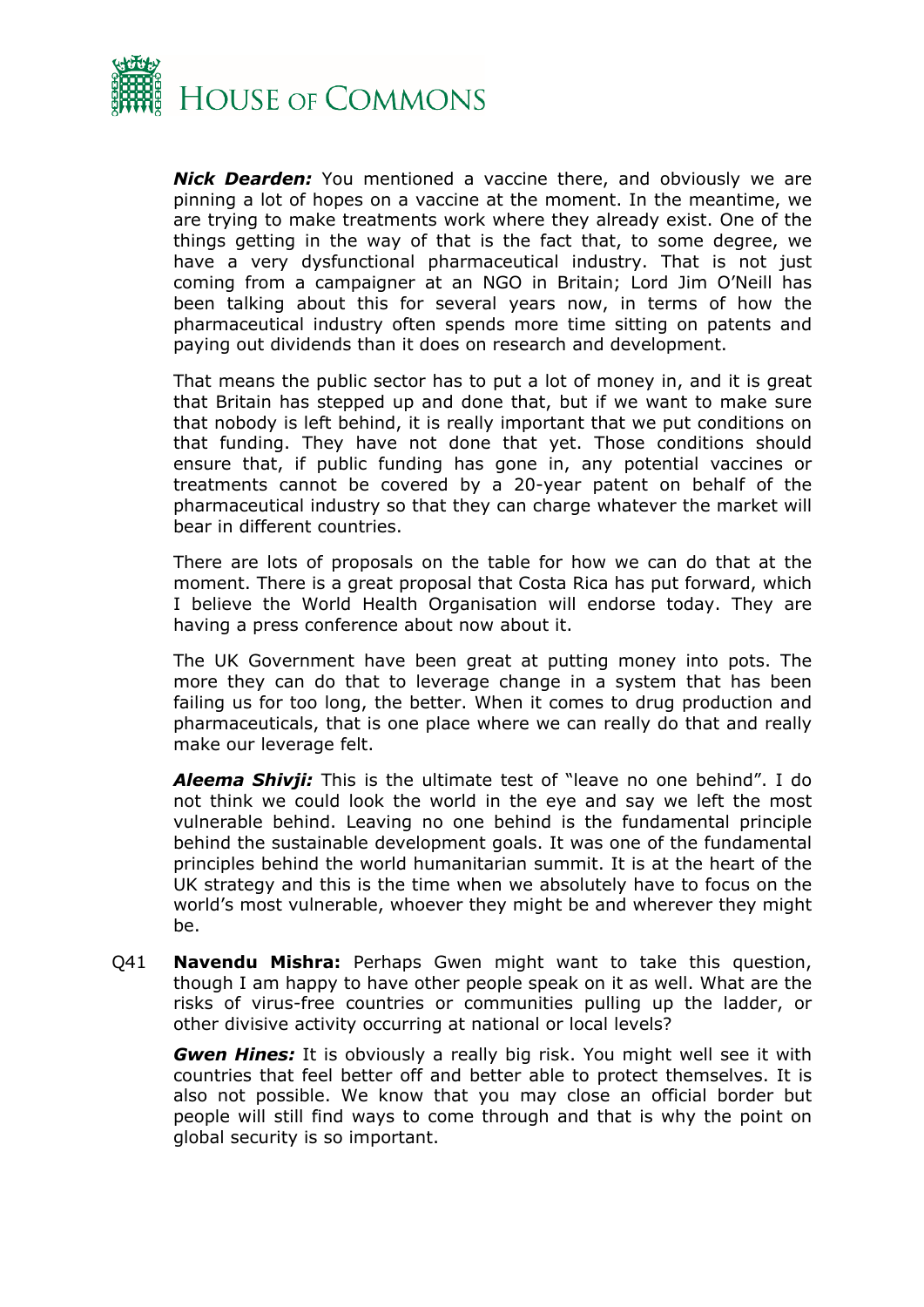

I would also encourage you to think below the national level. Whether it is closing off refugee camps or particular excluded groups, we know that there has always been so much inequality and exclusion in many countries at the national level. That is why this focus on working on the front line at community level is so important. You have to do it bottomup. There are lots of ways of tracking those kinds of things, which local organisations and NGOs do, and feeding in that data. It is inconvenient and it is hard work but it is incredibly important.

Q42 **Chris Law:** You have conveniently left me on the position of frontline NGOs. One of the criticisms DFID has had is that, although its enormous response of £744 million is very welcome, only £20 million is going to frontline NGOs. Is that an effective use of resources? Are you underresourced? What do we need to do to persuade more of that to go into the hands of NGOs directly, and how soon?

*Gwen Hines:* We would very much like to see more direct funding going to NGOs. DFID got 12 times more submissions into the rapid response facility than they were able to fund, and we know about many countries where country officers wanted to work with us but did not have the funding to do so. As people said in the earlier session, there is already a shortlist of proposals if more funding is available.

It is also about pushing the UN to get the funding down quickly. DFID's working assumption is that that money will go through the UN to the front line, but every day we are seeing the risks going up and the needs going up. We have already mobilised our own resources. We can get funding out in 24 hours. We have already helped 1.5 million people but we need to get far more and we need to get it now. We know it is a three-to-one return by investing quickly upfront.

*Rosemary Forest:* While we do support the call for more money, it is not just about how much; it is also about how that money is being spent and used. With that, there is the importance of flexible funding modalities, particularly, as was mentioned previously with the localisation, ensuring that local organisations can apply for that and be eligible. We really need to see an adaption of the compliance and due diligence process that DFID requires so that local organisations are eligible for that funding.

*Aleema Shivji:* I just want to raise a point that links the two together. We can see on one end of the economic analysis that it is great to put a big chunk of money directly into the Global Humanitarian Response Plan and then earmark it for UN agencies. That is simple on DFID's end. What we heard on the previous panel, and what we have seen in previous crises and what continues to be the case now, is that it then takes weeks for that money to flow down to NGOs, be they local or international.

DFID has a principle that it has agreed to work towards full cost recovery. Money that comes via the UN only gives a 7% overhead, which is much less than the cost recovery of any local or international organisation, so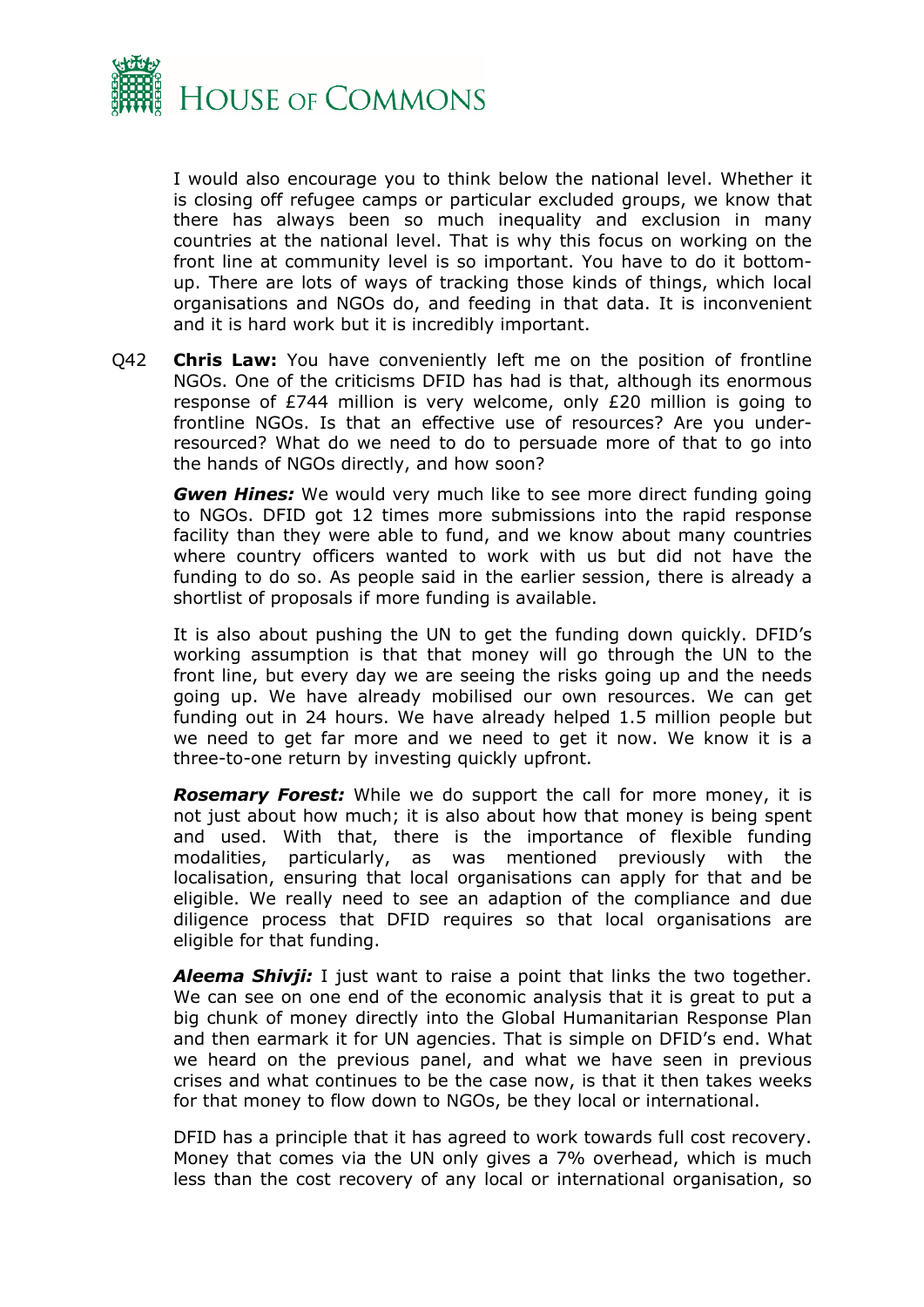

the amount of money that gets to organisations is not even in accordance with the principles that DFID is trying to uphold when it comes to full cost recovery. One of the big shifts that would be really welcome is for DFID to earmark the money directly towards local and international organisations. That can be done by the global humanitarian response plan as well as through the RRF or other mechanisms.

One last point is that it is actually really hard to know what DFID is spending on the crisis. We have money coming from DFID in country via fund managers, centrally and via primes, and nowhere can you find a picture across all of DFID of where its spend is. One of the asks the Committee can make is to get more transparency from DFID. This is partly a challenge of DFID's decentralised model but actually having a full picture of what is being spent, how it is being spent and how organisations can access it would be hugely valuable.

Q43 **Chris Law:** My next question is to all of you, but I have two questions that I would like to wrap together. A lot of the money that is going towards finding a new vaccine is coming from aid, and quite naturally in some respects because it is for developing countries. The challenge, of course, is that it is ODA funding and it will benefit the public good, not only those who can least afford it but also some of the wealthiest countries as well. I wonder what your thoughts are on that.

Secondly, do you have concerns about vaccines, therapies or tests that are developed with these resources ending up being denied to the poorest and most vulnerable communities due to costs, prices, copyright and patents?

*Nick Dearden:* This is one of the things we have been working on in recent weeks and we are very worried about it. There are good sounds coming out of the pharmaceutical industry but you have to look at the way they have behaved in the past and even some of the things they are doing at the moment. Gilead, which potentially has one of the antiviral treatments—it is being tested—has applied for special patent status in the United States. It backed down after public protest but we are really worried about this.

When you are putting in a large amount of money—almost all essential medicines developed around the world today require that amount of money, because the pharmaceutical industry is not really fit for purpose, as I said—it is fairly easy to put conditions on that money. That should be very straightforward: to guarantee equitable access, to guarantee an international distribution system, to stop countries threatening action to make sure that their own citizens get drugs ahead of everybody else's we have already seen that, so we need that system—and to help developing countries to scale up their manufacturing and distribution capacity, because we will simply struggle to have the manufacturing capacity to produce this stuff, even once it is researched. There is a huge amount of stuff that can be done.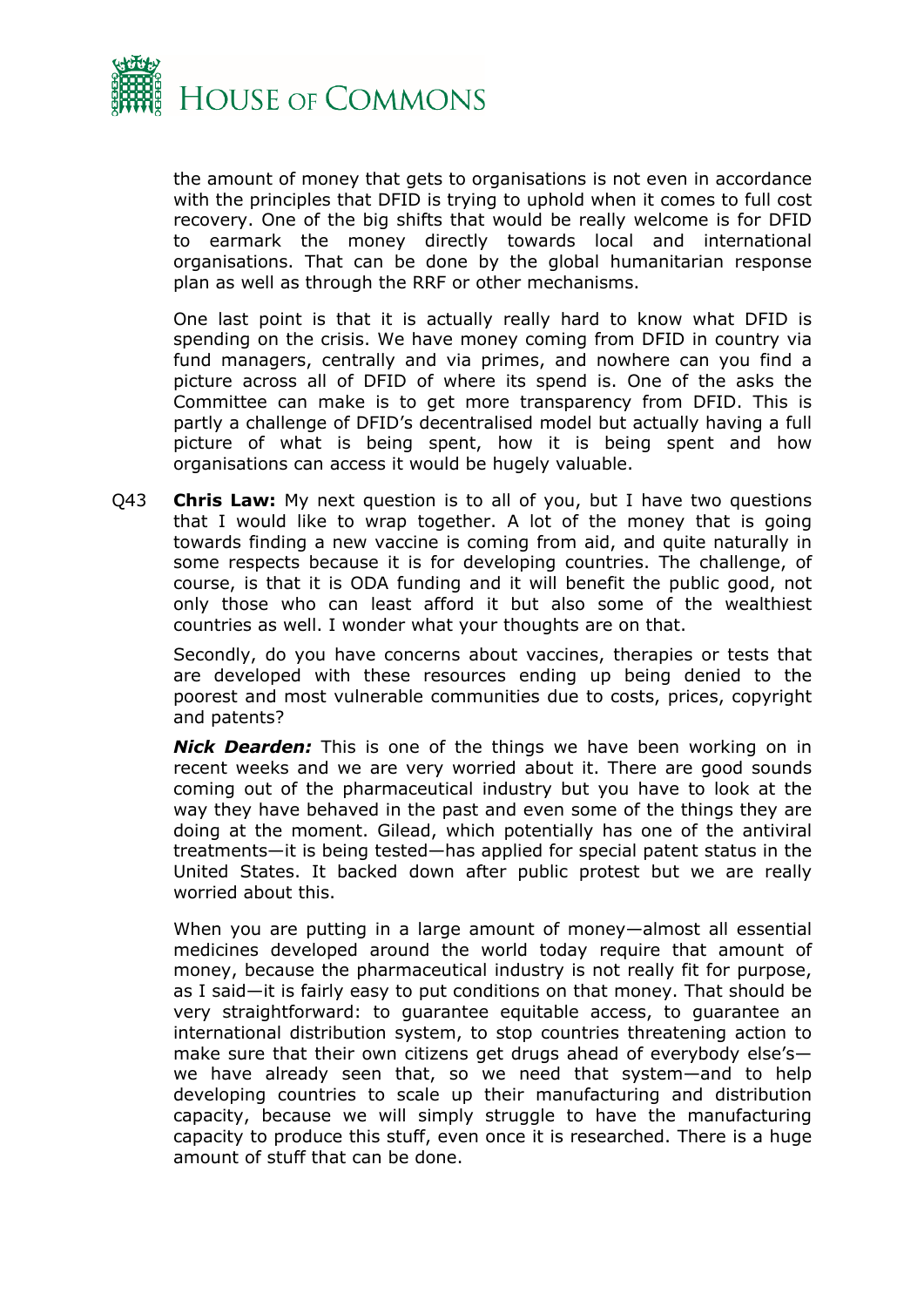

My worry to date is that we have put a lot of money into this research, here, in Europe as a whole and in the United States, but with almost no conditions on how this research is used. What we have seen, time and time and time again, is that big companies can then take that research, sit on patents for very many years and essentially charge whatever the market will stand. That is a problem for us. Just here, we will all hopefully get it for free and the NHS has some ability to negotiate, but not much and it will cause an enormous strain. That seems incredible, given that it is public money that has gone into developing this in the first place.

Yes, of course, we are really concerned. One of the drugs at the moment is a hepatitis C drug that could well be used and is being tested for that. We reckon it costs about \$5 for a course but it is being sold on the US market for \$18,000 per course. That is some of the profiteering that is already going on with some of the drugs that are concerned. There are very serious concerns about this.

A number of Governments have already said, "If this happens, we will override the patents. We will issue compulsory licences, as we are allowed to do under WTO rules, and override those patents". That can send a useful message to the pharmaceutical companies. We would definitely persuade Britain to make that threat, if you like, and to be prepared to do it, but we can actually get in there earlier and just put conditions on this stuff and say, "This intellectual property, the know-how and the science must be pooled", so that we can collaborate, which we are going to need, and so we can ensure equitable distribution of these drugs.

Q44 **Mr Bacon:** I have a question based on something that you said earlier, Aleema, about money going directly to NGOs. Of the available DFID money, are you saying they should be directing it directly towards NGOs rather than, for example, multilaterally through the UN, on the basis that it would get to the front line more quickly if you do it that way?

*Aleema Shivji:* There needs to be a better balance. It is not one or the other. As we heard in the last panel, there is a real value of money going to the UN and there is an absolute role for every actor in the system. However, there can be an increasing proportion going to NGOs. That can be via the UN but it needs to be fast-tracked, it needs to be flexible and it needs to be full cost recovery. A target of, for example, 30% of DFID's funding going to frontline organisations would definitely be a more reasonable target.

Q45 **Mr Bacon:** Is it not a case that, if you have a finite pot, sometimes it might be one or the other?

*Aleema Shivji:* I think Gwen will have more to say on this, so I will be really brief and leave it to her to complete. I do not think it is one or the other. Both have worked in the past. DFID has evidence of this. It can work and it is about finding that right balance and making sure that the value-for-money analysis that is being done to make these decisions is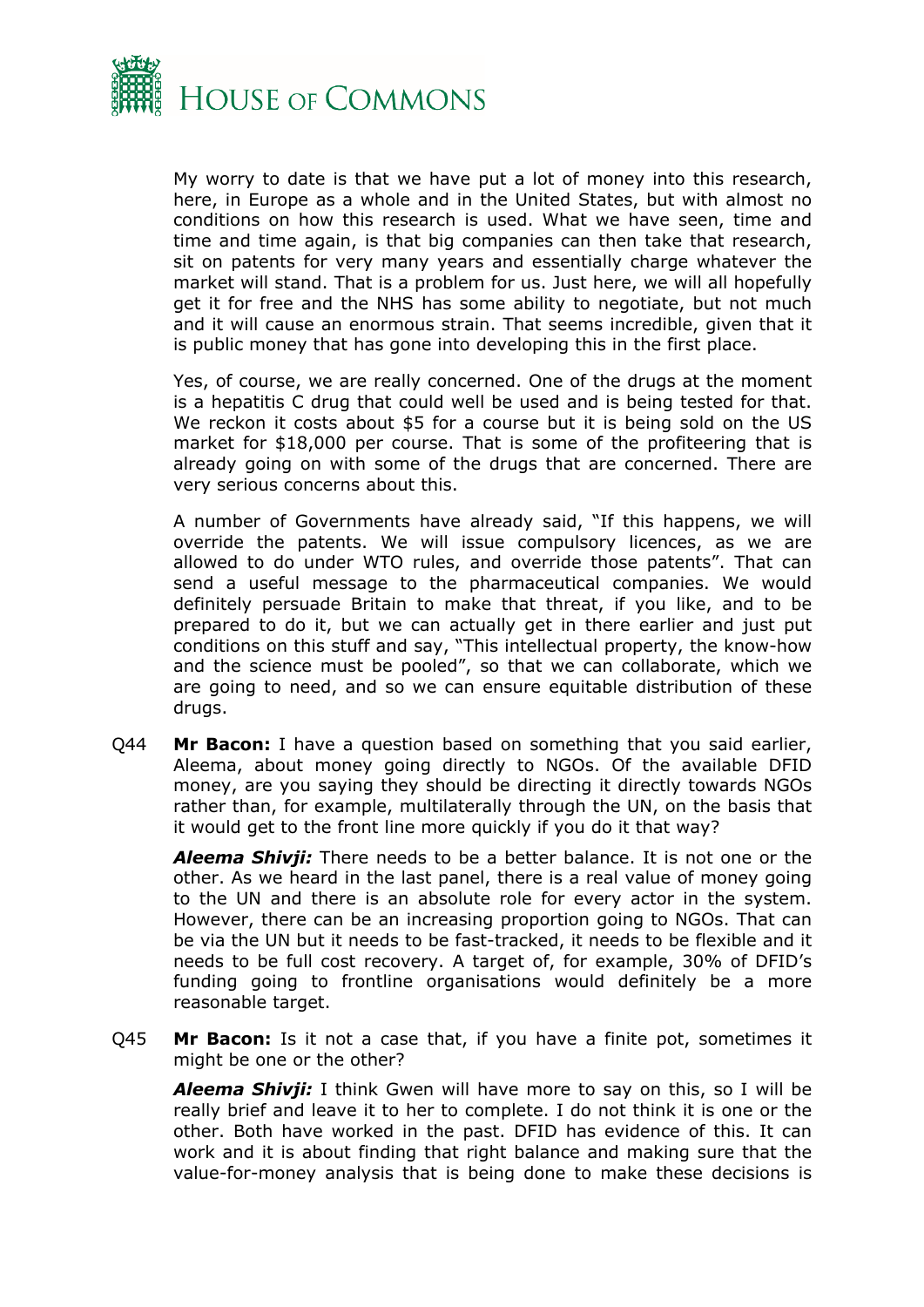

looking at the actual impact on populations and communities and not just what is quicker to get out the door.

*Gwen Hines:* I know time is tight but I just want to add that a lot of that UN money actually ends up in the hands of NGOs but it takes two or three months to get there and, as Aleema said, we are then finding costs stripped out and we are not able to reclaim the full cost of things like safeguarding and evaluation, which is really important.

The other assumption has been—and I know this is in the DFID submission—that, in order to operate at scale, you need to operate through the UN. As Bob said in the last session, there are coalitions of NGOs operating very successfully in places like Yemen and Somalia that can operate at the same scale as the UN much more quickly.

Q46 **Mr Bacon:** I wanted to come back to Nick Dearden on debt cancellation, because Nick sounded like he had some fairly strong views on that. I was interested in his comment that there has been a huge capital outflow from many developing countries. I take it, Mr Dearden, you meant from south to north.

*Nick Dearden:* That is what I meant, yes.

**Mr Bacon:** You are looking for more debt cancellation from the IMF and the World Bank and indeed from individual countries than has hitherto taken place. Is that right?

*Nick Dearden:* It is right but I would actually like to add an extra element to that. Yes, absolutely, and it is great that Britain took a lead in putting money into the IMF debt cancellation, but much more is needed. It is great that there has been a suspension of debt payments agreed at the G20 by bilateral creditors but we need more than suspension of payments; we are going to need to write down a fair bit of that capital too.

One element that is a real problem is private sector debt, because an enormous amount of the lending that has gone into the south since the crash in 2008 has been private sector debt, because returns were so low in the west that they looked for higher returns in Africa, Asia and Latin America. The problem is we have no system at an international level to compel that kind of a write-down, so you could see the money that has been essentially given in relief by bilateral creditors such as the UK simply flowing into the pockets of the bondholders and the banks back here in the City of London because they refuse to write down that debt.

There is definitely something that the British Parliament can do. The British Parliament has quite an interesting role in this, because so much of the bond payments are contracted under British law. Britain could effectively pass a law that would kind of compel a write-down. It would basically prevent those bondholders and those banks from bringing legal action against the countries, if they default on some of that debt, in British courts. We have done that before. One of the things we would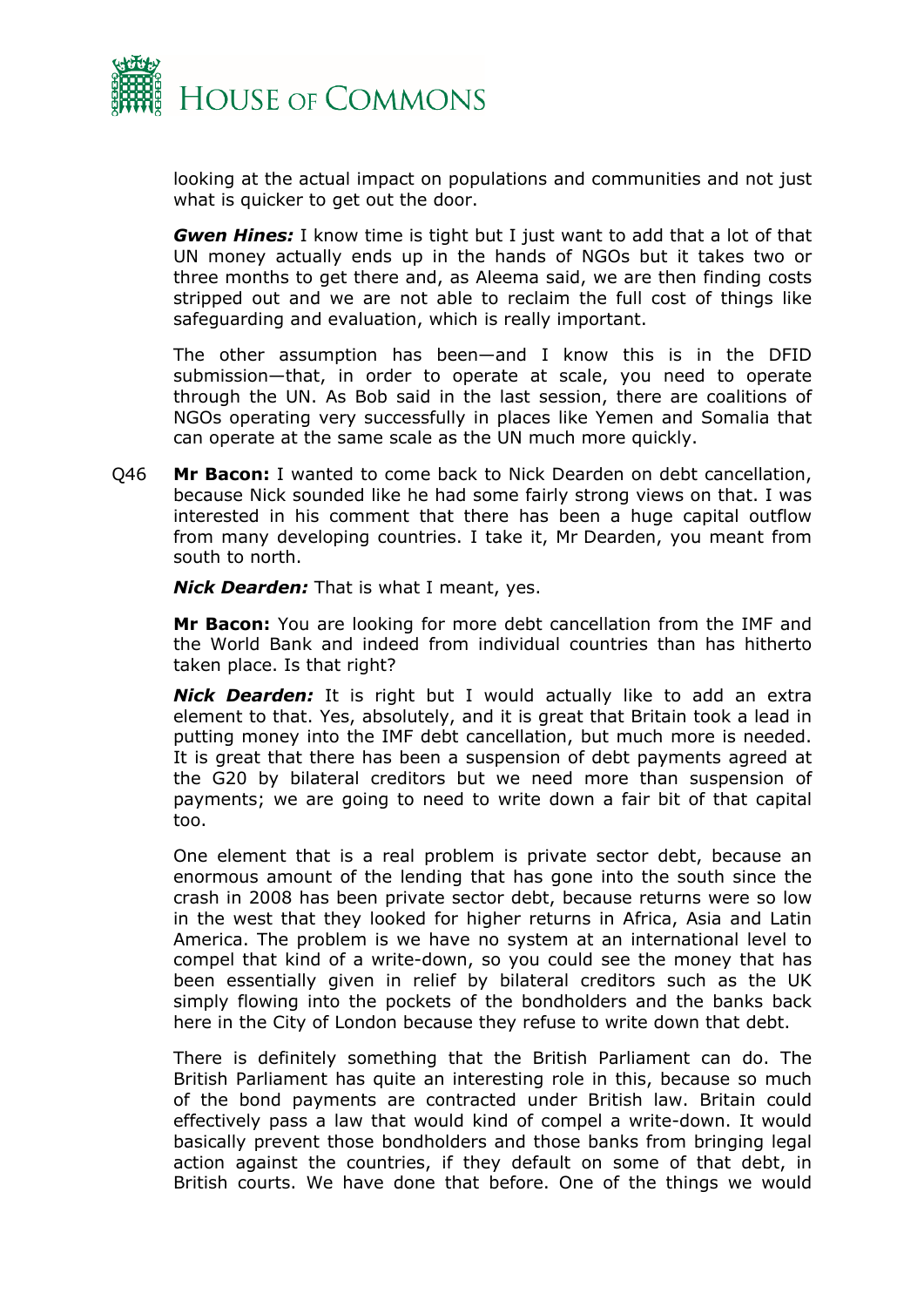

definitely urge you to consider is to look at that kind of anti-vulture fund legislation.

Longer term, we just need a different mechanism at an international level, because it cannot be right that the public sector always offers debt relief and debt cancellation and the private sector does not have to and, in a way, gets bailed out by that public money coming back around through the debt payments of southern countries.

Q47 **Mr Bacon:** How, though, do we as politicians persuade the tax-paying public to keep on paying more for this when we are seeing capital outflows of the kind you have described from the people in charge in these countries, in the public and private sectors, to the north? You said it was worse than happened in the financial crash. Where is this money ending up when it goes from south to north? Is it ending up in Swiss bank accounts or what?

*Nick Dearden:* Potentially but not necessarily. It is going back to financial centres, basically, because the investment that was made is seeking safety at a time like this. It is worried. It is worried that the investment will be lost, essentially, so it is flooding back into financial centres where they hope to benefit from Government schemes that we are able to put in place but that developing countries are not.

Q48 **Mr Bacon:** Do you mean it is a northern-driven decision?

*Nick Dearden:* Yes.

**Mr Bacon:** I see.

*Nick Dearden:* By and large. Of course, it is a mix but that is the case by and large. There is a change in thinking on this now. For many years, Governments were told not to put in place capital controls, capital restrictions or whatever. Because so few Governments in the developing world are prepared to do that now, they see money coming in, which is fine, but it can flow out again just as easily and they do not have the ability to regulate that investment and to make it work for the majority of people in their countries. That is something we need to change. The IMF is beginning to change its mind on that and this crisis will probably show all of us that we need to put more regulation into place.

Q49 **Mr Bacon:** Just to take one example, because it illustrates the point, we in the rich west have become very dependent for manufacturing, including for things like PPE, on imports from China. Do you think that this COVID crisis places doubts around the whole globalisation model that we have seen over the last 30 years and, if so, what would you do about it?

*Nick Dearden:* It does, and one of the things that worries me is that, as a knee-jerk reaction to that, countries start putting export restrictions into place, which makes the whole thing worse.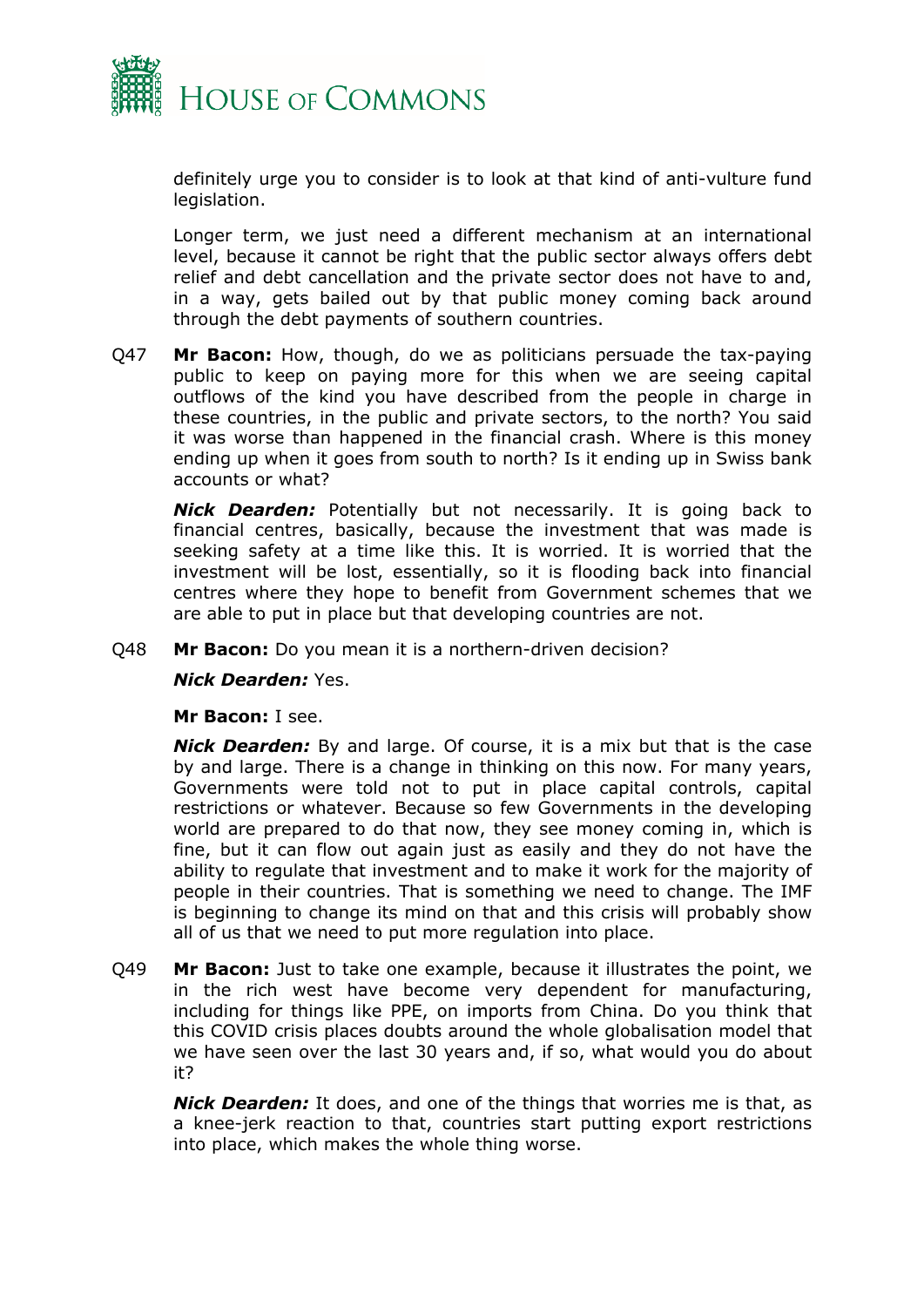

First, let me say that I am not in favour of export restrictions, by and large, as a way of dealing with this crisis. It will make things worse. However, we have to look at the vulnerabilities that have been created by globalisation over our medical supplies as well as over our food supplies, frankly, which will be an increasing problem as the year and next year wears on. We have to look at more transparency in supply chains possibly shorter supply chains—and at producing more stuff in country.

That does not mean a complete unwinding of open markets or the international economy, but it does mean that we have to be more responsible about it and we have to look at how we can regulate it in a way that reduces our vulnerabilities and reduces our risk. In that sense, I absolutely agree. I believe it is a bit of a wake-up call for us.

Q50 **Mr Bacon:** This final question is for all four members of the panel. If you could ask DFID for one change in its strategy, what would it be?

*Nick Dearden:* As I said before, there has been a real push in recent years that, because public money is short, we need to replace that in development terms with private capital. We need to leverage private capital into markets. The problem is that, when you do that in economies where the regulatory ability to control that capital does not exist, it leaves countries extremely vulnerable. We are working at the moment on looking at the ways in which even healthcare and education increasingly are returning to private sector options in many developing countries. I simply do not think it builds the same robust resilience that the public sector does. I would like DFID to look back again at how they can bolster good quality, sure, democratic and transparent public services around the world.

*Aleema Shivji:* We know that the pot is finite, and actually not so finite in the sense that we know that the 0.7% is tied to broader factors, which no doubt will mean a smaller aid budget. The one thing I would ask would be that those impending cuts, which we know will happen, get pushed back into the next financial year. This is an unprecedented crisis and this is not the time to be cutting funding. We need to have top-up funding for the crisis response that is not being pulled out of existing programmes; otherwise all we will do is widen inequalities, increase the impact of conflict and increase the impact on the world's most vulnerable. That would be my big ask.

*Gwen Hines:* I would add to those blanket flexibility on existing projects and programmes around the world. At the moment, we have to negotiate programme by programme and senior responsible owner. Other donors, including UNICEF and USAID, have given a blanket flexibility and that enables us to do work much more quickly on the ground.

Q51 **Mr Bacon:** Do you think it is possible to combine blanket flexibility, as you call it, with a very high level of transparency in the way that, say, the Public Accounts Committee or the National Audit Office would want?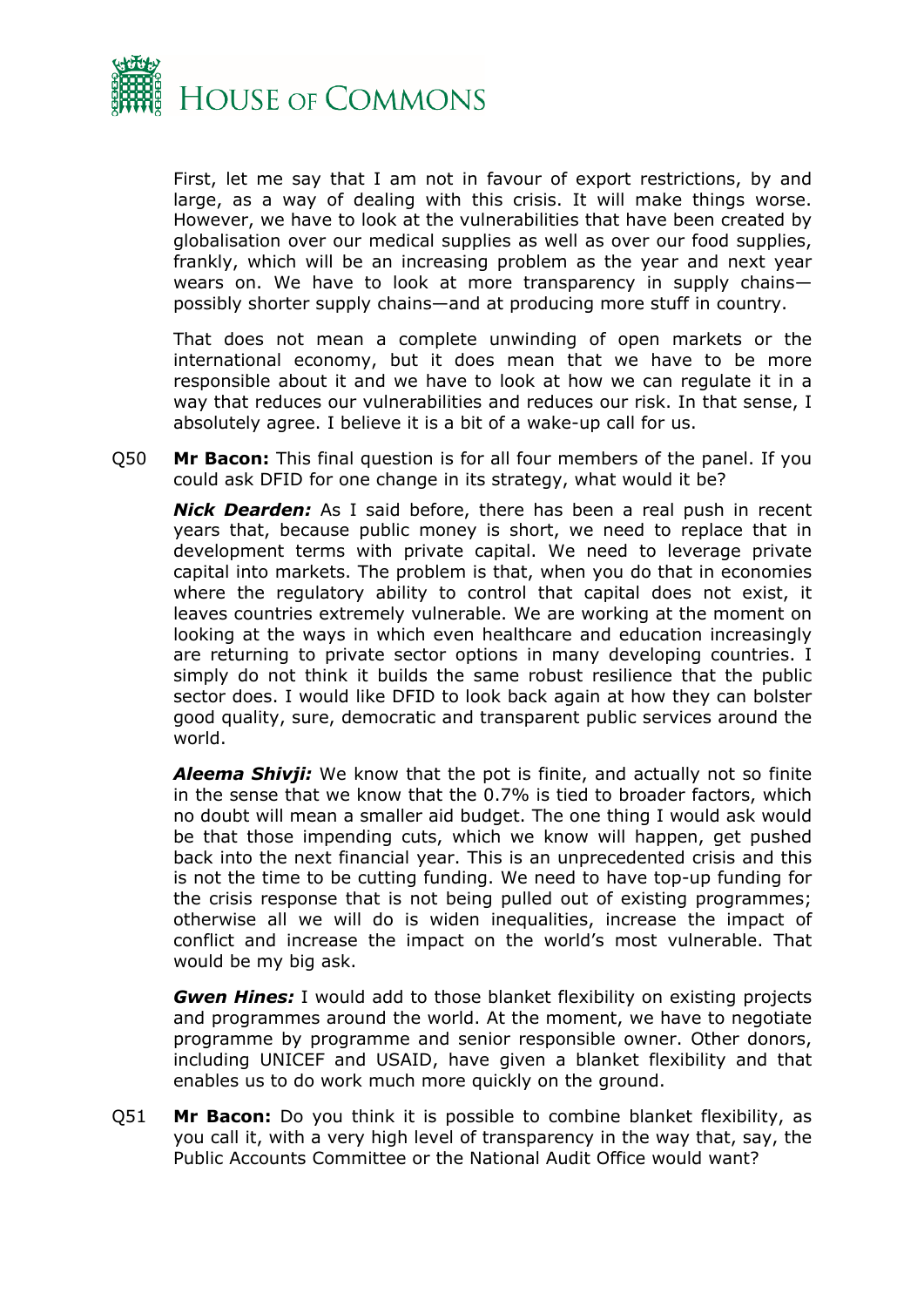

*Gwen Hines:* Yes, absolutely, because we already report in a very detailed level and have full and fantastic engagement with DFID on the country level and globally about what we are doing. We are asking that, rather than having to go with every single line item in the new programme and say what we might do, DFID, like other donors, says, "There is a 20% flexibility on the existing programme. Report back transparently on where it is going". That enables us to do it very quickly without wasting extra weeks now.

*Rosemary Forest:* In the immediate and long term, we need DFID to continue to prioritise integrating peacebuilding and conflict resolution approaches within their humanitarian health support and to prioritise local actors that are on the front lines.

Q52 **Brendan Clarke-Smith:** Good afternoon, everybody. On the impact on UK NGO charities—and this question is probably better to Gwen and Rosemary—to what extent has the coronavirus influenced your decision making? Which programmes have you ring fenced and which programmes have you terminated?

*Rosemary Forest:* In the immediate term, Peace Direct is predicting a 20% fall in our projected income this year. With that, we are really ring fencing our support and our work with partners. We are actually also stepping up our game in terms of reaching out on a strategic partnership with Humanity United, in the United States, and Conducive Space for Peace to launch, next week, a fund on digital inclusion, specifically around responding to COVID-19, to allow local peacebuilders and local organisations to do more and engage with each other when they are having to social distance.

At the same time, we are having to tighten our belts and, like many across the sector in the UK and more widely, particularly in peacebuilding, we are seeing cuts to our projected incomes and some of our activities. However, we are ring fencing our work with partners.

*Gwen Hines:* It is a similar situation for us. The forecast obviously varies but, particularly through having to shut our shops, which were often run by older people and very vulnerable volunteers, we are losing a lot of money and income. In addition, events are not happening. Thankfully, the public giving is holding up and we are very grateful to all the members of the public on that.

We have had to make a lot of cost efficiencies and delay investments and things that are important but not urgent this month or next month so we that can prioritise the front line. We have done a bottom-up, everysingle-country assessment of where the greatest needs are in both existing programmes and the new COVID responses, and we have set up a global fund across the whole movement and all the different members, which is being used to target all the resources that we bring in to the greatest need. As I say, we can use that to get resources down to the country office in 24 hours.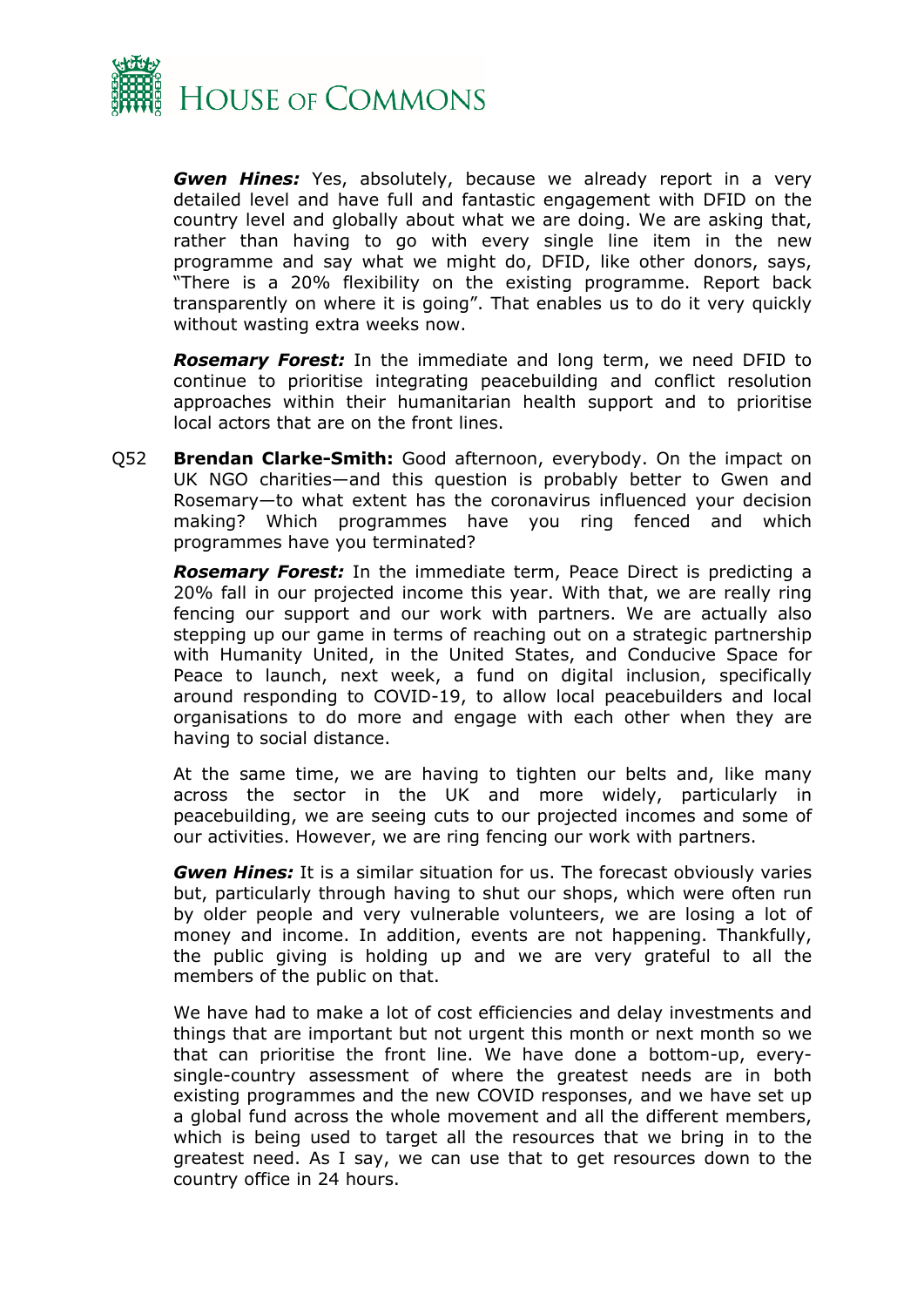

We have come together very much across the movement, and that is also looking at where the needs are in places such as the US, Italy, Spain, China and India, as well as very poor countries. We are working very much as one movement but people are tired. It is tough and it is busy but they are coming together to support the front line.

Q53 **Brendan Clarke-Smith:** Perhaps I can open it up to everybody if they could just very quickly, maybe in a sentence or two, sum it up for me. Have you experienced any sudden shortfalls in funding, or are you likely to? What measures have you taken to cope with any such eventualities?

*Aleema Shivji:* I will speak on behalf of the whole Humanity and Inclusion network, including offices overseas. Similar to what Gwen has said, we have shortfalls in terms of some of our voluntary income schemes completely drying up. The postal network has been impacted differently in different countries so we have not been able to send postal mailings out. We have not been able to run events or do street fundraising, and that has dried up certain elements of our income streams, which has been quite a significant loss in this quarter.

We have also seen a big variability with our funders. While most of our funders have been flexible, DFID included, we have had one or two that have not been flexible, which is quite challenging. As Gwen mentioned, we have really struggled with the time that it is taking to know whether our funders will be flexible. Therefore, at the moment, we are predicting quite a significant loss. Two months in, we are still negotiating line by line with different DFID staff members, offices and all of their fund managers to figure out whether we can continue working or not. That is where the impact is for us.

*Rosemary Forest:* One area that we are seeing is not so much a complete shortfall now but just delays in communications about decisions around grants or applications that were put in prior to the pandemic being declared, where we are not getting a "no" but we are also hearing nothing. That does not apply specifically to DFID but that is a real concern and it adds a great deal of uncertainty for us, our partners and our colleagues.

Q54 **Brendan Clarke-Smith:** How would you provide accountability and demonstrate value for money if the rules on grants and other funding are loosened? Could additional and flexible funding result in the less effective use of the funds by DFID's delivery partners? I would like to ask that to Gwen and Aleema, please.

*Gwen Hines:* No, there would not be any less value for money or accountability. We are all very committed and professional organisations. What would be very appropriate in the circumstance is to focus on the objectives we are trying to achieve. Too much of aid management is done as a line-by-line input of how many different sessions and how many people you see. We are now in an incredibly flexible environment, so we need to focus on the outcomes that we are trying to achieve.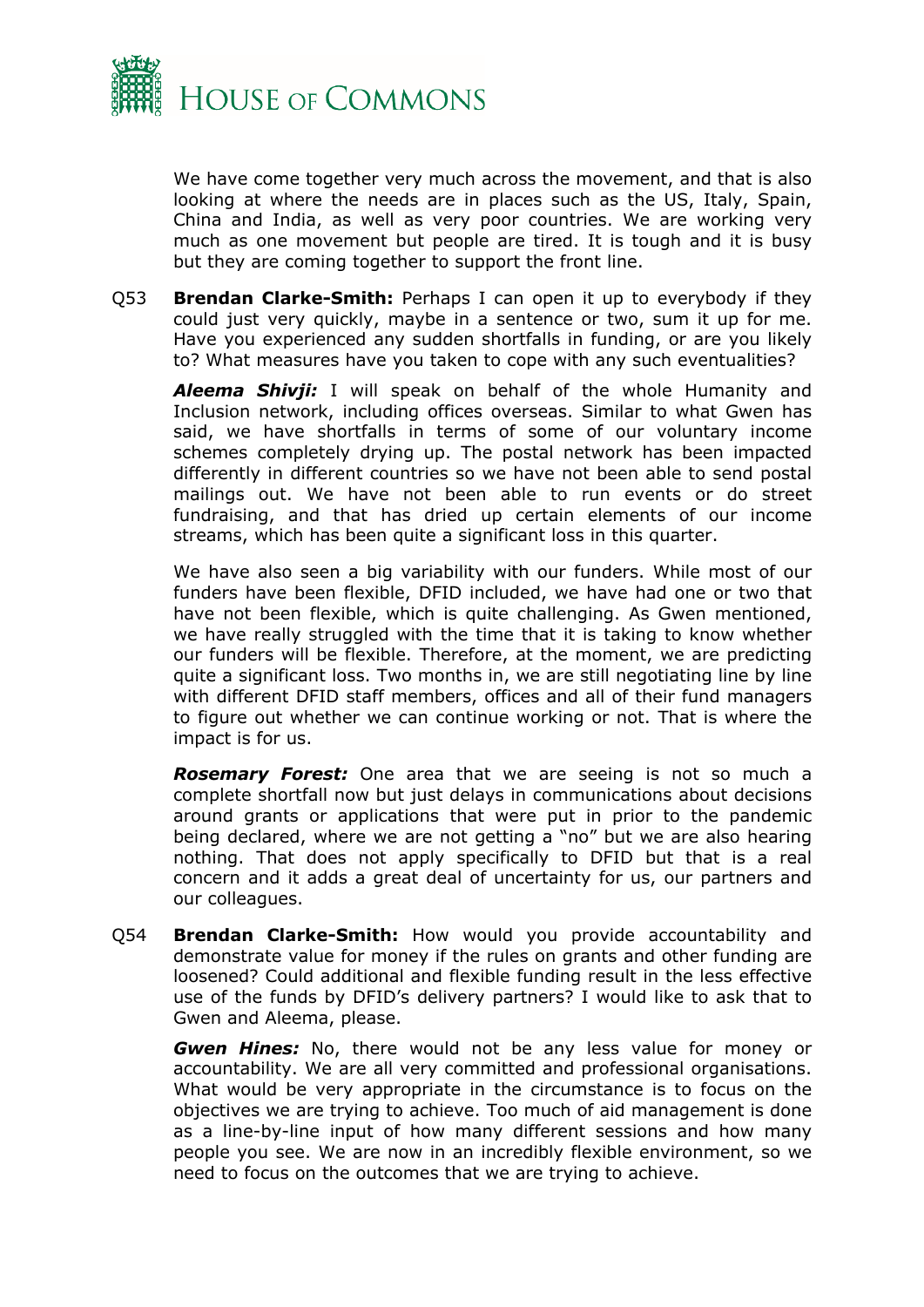

As I say, it is about building on the existing platforms. We are not opening in places where we do not have a platform. That does not make sense. We have a good division of labour on the ground with other organisations, so we are building on existing platforms. We have done this bottom-up exercise. We know how much we can spend country by country to achieve our objectives, including this month, next month and six months down the line. We are all very ready to do that and we would be very transparent.

*Aleema Shivji:* I can only agree with Gwen. One of the things that, unfortunately, we have seen more and more—and this is not just DFID but it is definitely DFID as well—is that more long-term development practices are filtering into humanitarian response, so we spend most of our time writing reports and not delivering services. I do not think the quality of what we are delivering has changed. I do not think the value for money of what we actually deliver, when we get to deliver it, has changed. What has changed is all these extra mechanisms that have been put in place.

Ultimately, we are accountable for every penny. Even when DFID is funding us, some of that money is being co-funded by members of the general public. Just as the UK Government are accountable for every penny that you all spend, we are also accountable for every penny that we spend. It would not change anything in accountability but it would mean that more money would get to people and communities that really need it.

**Chair:** Thank you very much to the second panel of witnesses. We really appreciate you being so open and honest, and letting us properly understand the pressures that you are under. On behalf of the Committee, we are so very grateful for what you are doing, both on the front line as well as what you are doing to shape policy and our thinking, to truly make sure that no one is left behind in this.

What has been most apparent to me in our first session on the humanitarian response to COVID-19 is three things. First, it is a global issue and it needs a global response. Secondly, DFID is doing a very good job getting the money out but it seems predominantly to be going to the multilateral organisations such as the UN and there is a definite lag in getting it out to the NGOs, and NGOs are suffering because they do not have the cash they need on the front line. Thirdly, an underlying theme that kept coming up was that the issues that the NGOs are set up to deal with originally—for example, poverty, communities in conflict and health inequalities—are still there and still need the funding to continue.

The other thing that is very clear is that there is a window where we can be shoring up and making resilient, and indeed preventing outbreaks of COVID-19, particularly in the global south, but that window is closing very quickly, if not shutting. We need to be much more swift in our response and getting that money out to the front line.